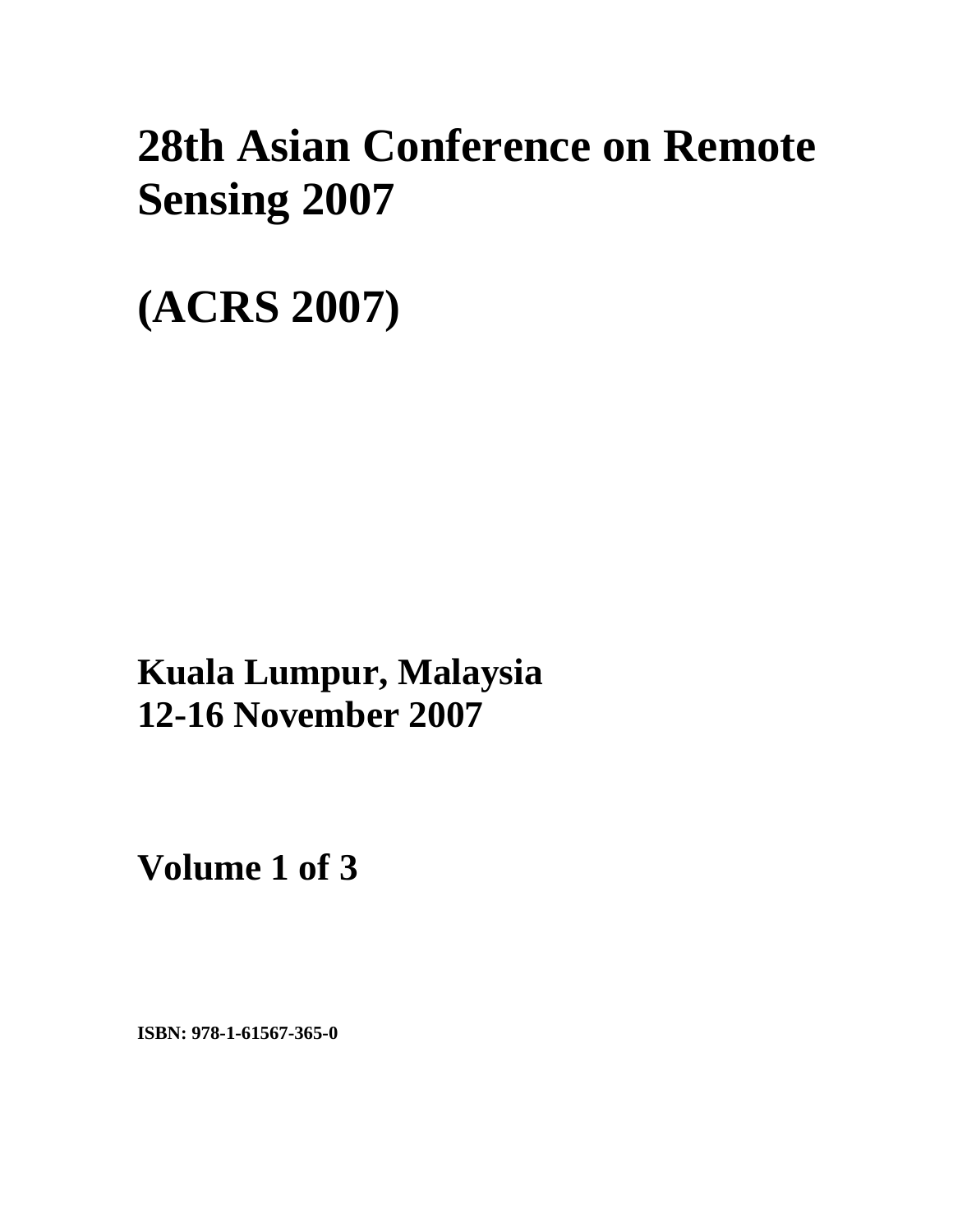**Printed from e-media with permission by:** 

Curran Associates, Inc. 57 Morehouse Lane Red Hook, NY 12571



**Some format issues inherent in the e-media version may also appear in this print version.** 

Copyright© (2007) by the Asian Association on Remote Sensing All rights reserved.

Printed by Curran Associates, Inc. (2009)

For permission requests, please contact the Asian Association on Remote Sensing at the address below.

Asian Association on Remote Sensing 4-6-1 Komba Meguro-ku Tokyo 153-8505, Japan

Phone: +81-3-5452-6406 Fax: +81-3-5452-6408

Sh1939murai@nifty.com

#### **Additional copies of this publication are available from:**

Curran Associates, Inc. 57 Morehouse Lane Red Hook, NY 12571 USA Phone: 845-758-0400 Fax: 845-758-2634 Email: curran@proceedings.com Web: www.proceedings.com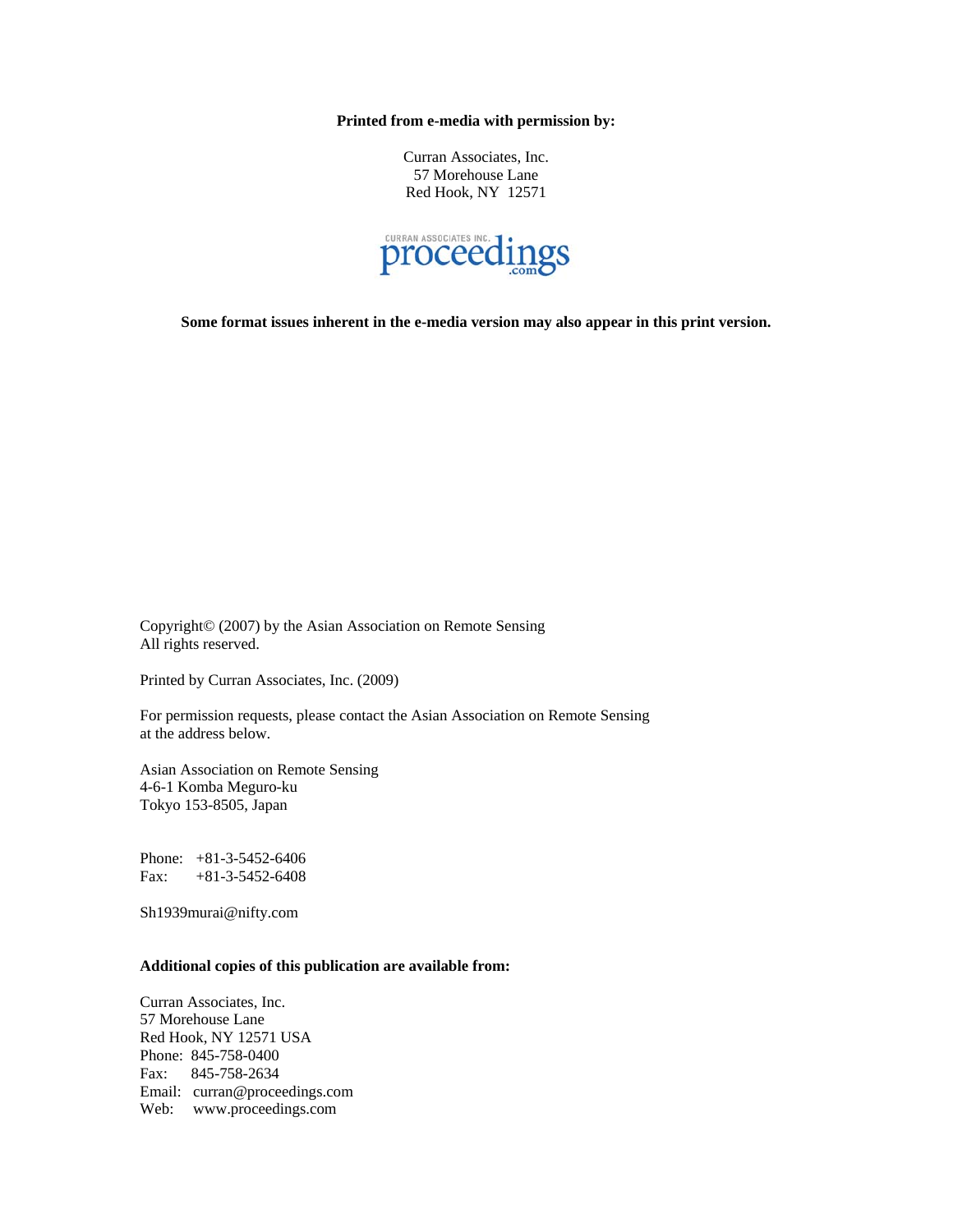# **TABLE OF CONTENTS**

#### **VOLUME 1**

#### **KEYNOTE SPEECHES**

| K3: Comparative Analysis of Thailand's Successful National Program in Remote Sensing: |
|---------------------------------------------------------------------------------------|
|                                                                                       |
| Robert A. Rverson                                                                     |

# **SESSION TS1 : AGRICULTURE, SOIL & CROPS**

| TS 1.1 : Monitoring of Paddy Rice Planting with Complex Cropping Pattern Using Satellite        |  |
|-------------------------------------------------------------------------------------------------|--|
|                                                                                                 |  |
| Satoshi Uchida                                                                                  |  |
| TS 1.2 : Change in Leaf Anatomy, Total Chlorophyll Content, and Canopy Reflectance of Field     |  |
|                                                                                                 |  |
| Yuh-Jyuan Lee                                                                                   |  |
| TS 1.3 : Rice Monitoring Using ENVISAT-ASAR Data: Preliminary Results of a Case Study in        |  |
|                                                                                                 |  |
| Nguyen Lam-Dao                                                                                  |  |
| TS 1.4 : An Initial Method In Using Of Geographic Information System (GIS) In Early Warning The |  |
| Potential Risk Of Brown Backed Rice Plant Hopper (Nilaparvata Lugens): A CaseStudy In Trung An  |  |
|                                                                                                 |  |
| Vo Ouang Minh                                                                                   |  |
|                                                                                                 |  |
| Vicharn Amarakul                                                                                |  |
| TS 1.6 : Assessment Crop Yield Estimation Methods By Using Satellite Images And                 |  |
|                                                                                                 |  |
| Sanaz Shafian                                                                                   |  |

**SESSION TS2 : DISASTER**

| Salem Issa                                                                                          |  |
|-----------------------------------------------------------------------------------------------------|--|
| TS 2.2 : Developing GIS Based Geo-Environmental Indicators for Mapping Landslide Susceptibilityin   |  |
| Serwan M. J. Baban                                                                                  |  |
| Fauziah Ahmad                                                                                       |  |
| TS 2.4 : Spatial Modeling Of Rain-Triggered Landlsides, A Case Study In Southern Leyte              |  |
|                                                                                                     |  |
| J S M Fowze                                                                                         |  |
| Arzu Erener                                                                                         |  |
| TS 2.6 : Using Remote Sensing And GIS For Establing The Sensitivity To Oil Spill Index (SOI) At Hai |  |
| Nguyen Thu Hien                                                                                     |  |
| TS 2.7: Results Of The Application Of A Robust Method For Detection Of                              |  |
| Temporal/SpatialAnomalies Applied To MODIS Imagery And Focusing On An Examination For               |  |
| <b>Matthew Blackett</b>                                                                             |  |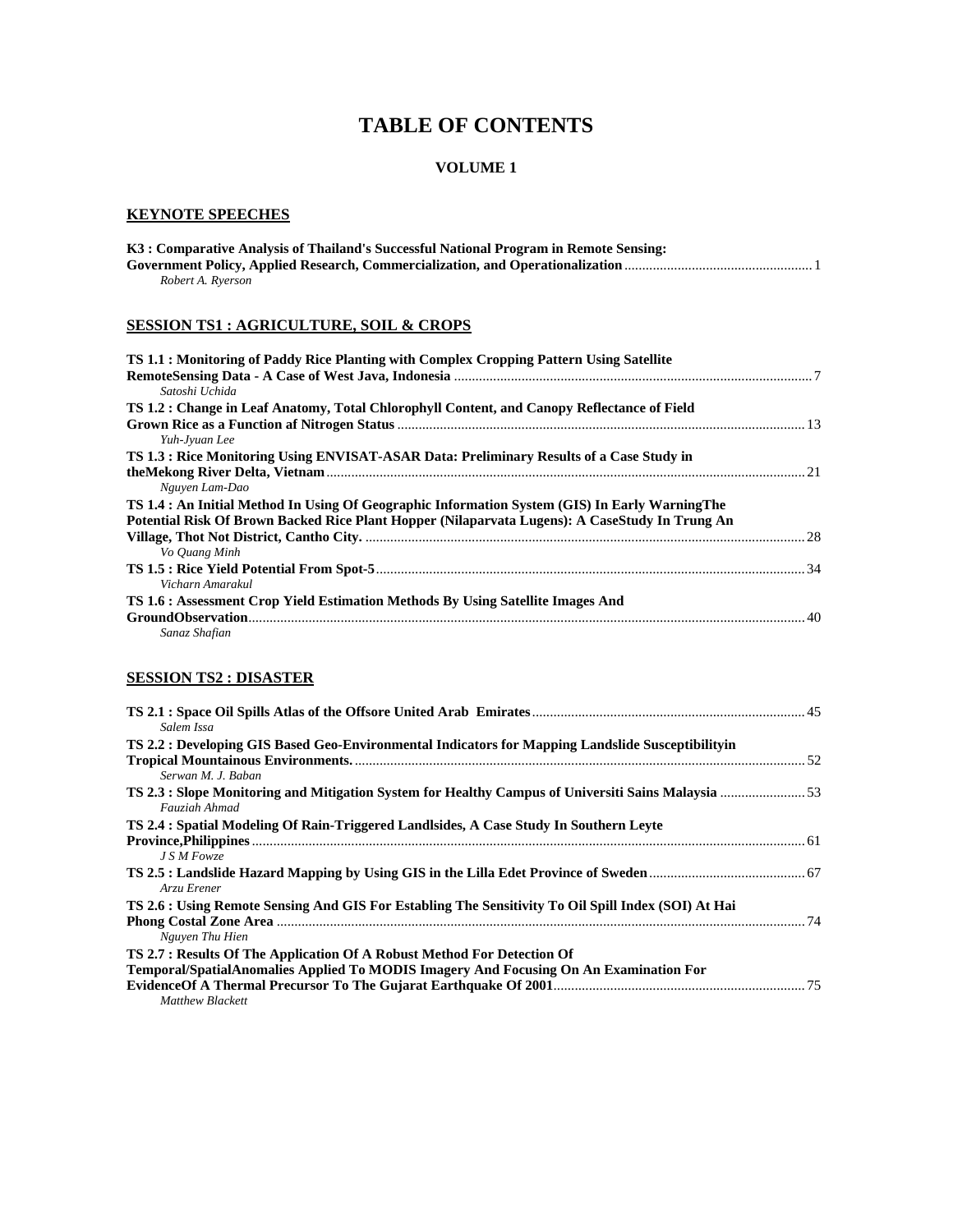# **SESSION TS3 : URBAN MONITORING**

| TS 3.1 : Developing Multicriteria–Group Based Planning Model To Evaluate The Compatibility                           |  |
|----------------------------------------------------------------------------------------------------------------------|--|
|                                                                                                                      |  |
| Shahram Mohammad Hosseinian                                                                                          |  |
| TS 3.2 : Mapping Of Urban Above-Ground Biomass With High Resolution Remote Sensing Data77<br>Nur Aznim Mohamed Azizi |  |
| Lai Bing-Cyuan                                                                                                       |  |
| TS 3.4 : A Study On the Interaction Between Urumqi Urban Landuse and Urban Heat Island Using                         |  |
| Kuddus Imam                                                                                                          |  |
| TS3.5 : Analysis and Assessment of Land Use Change in Alexandria, Egypt using Satellite                              |  |
| Lotfy Azaz                                                                                                           |  |
| TS 3.6 : A Simple Method For Spatial Sharpening Of Thermal Satellite Images For Urban HeatIsland                     |  |
|                                                                                                                      |  |
| Janet Nichol                                                                                                         |  |

# **SESSION TS4 : HYDROLOGY**

| TS 4.1 : Validation Of Estimated TRMM Rainfall Data By Rain Gauges Over Northern Iran  101                         |  |
|--------------------------------------------------------------------------------------------------------------------|--|
| G. H. Askary                                                                                                       |  |
| TS 4.2 : Evaluation of Snow-Cover Maps over Northeastern Asia Derived from AVHRR, MODIS and                        |  |
|                                                                                                                    |  |
| Kei Ovoshi                                                                                                         |  |
| TS 4.3 : Assessments of Forest Water Yield Using Satellite Remote Sensing Technique due                            |  |
| toLandscape Development in Large Tropical Rainforest Catchments for Sustainable Management113<br>Ab. Latif Ibrahim |  |
| Shaochuang Liu                                                                                                     |  |
| TS4.5 : Flashflood Modeling by Integrated RS, GIS and Hydrological Simulations and its Application                 |  |
| Jessie Linn P. Ablao                                                                                               |  |
| TS 4.6 : Remote Sensing Based Water Level Monitoring Model for Shallow Groundwater in Arid                         |  |
|                                                                                                                    |  |
| Shi-Bing Pan                                                                                                       |  |

# **SESSION TS5 : AGRICULTURE, SOIL AND CROPS**

| TS 5.1 : Studies for Regional Characteristics of Upland Farming Using Terra/ASTER Data 121<br>Genya Saito                |  |
|--------------------------------------------------------------------------------------------------------------------------|--|
| Piychat Ratana                                                                                                           |  |
| TS 5.3 : Spectral Response Analysis Of Selected Philippine Agricultural Soils In Varying Nutrient                        |  |
| Juliet R. Manguerra<br>TS 5.4 : Mapping Banana Plantations in North Australia from Object-based Classification of SPOT-5 |  |
| Kasper Johansen<br>TS 5.5 : Preliminary Study in the Backscattering Measurements and Theoretical Modeling of Oil         |  |
| J.Y. Koay<br>TS 5.6 : Looking Into Smallholder Coffee Plantation With ALOS Datain Lampung Province,                      |  |
| Akira Hirano                                                                                                             |  |
| A. G. T Schut                                                                                                            |  |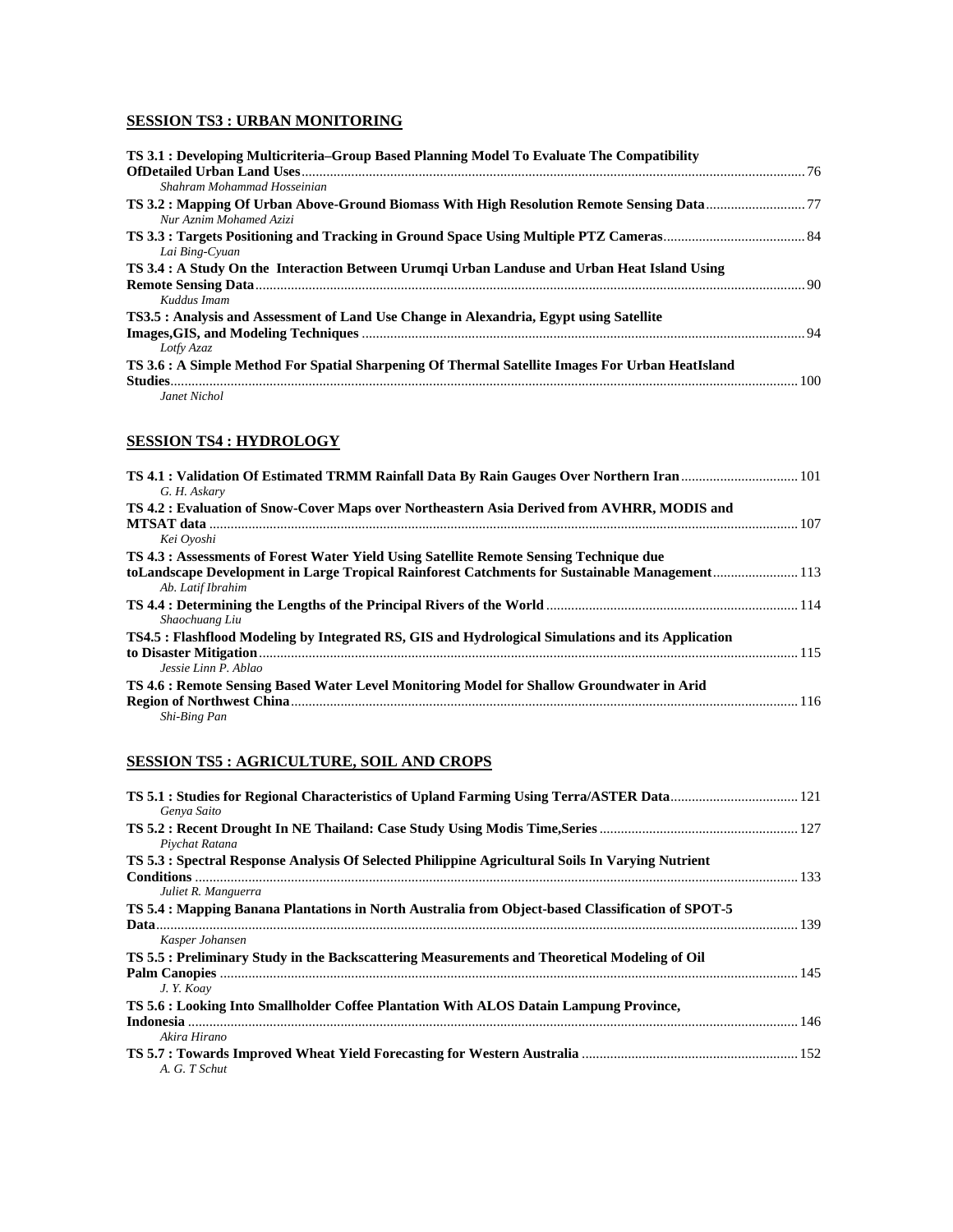# **SESSION TS6 : DISASTER**

| TS 6.1 : Land/Forest Fire Detection Based on MODIS - Agricultural Drought Index in Riau Province,                |  |
|------------------------------------------------------------------------------------------------------------------|--|
|                                                                                                                  |  |
| Parwati Sofan                                                                                                    |  |
| Siti Atikah Mohd, Hashim                                                                                         |  |
| TS 6.3 : Integrating Multi-Product of MODIS Data for Analyzing the 2006 Burnt Scar Area in                       |  |
|                                                                                                                  |  |
| Orbita Roswintiarti                                                                                              |  |
| TS 6.4 : Statistical Approach to Discharge Prediction for Flood Forecasts Using TRMM Data  167<br>M. K. Hazarika |  |
| Tanka Prasad Kafle                                                                                               |  |
| TS 6.6 : Development of the Disaster Scale Presumption Method in River Area Using 3D Satellite                   |  |
|                                                                                                                  |  |
| Hyeon-Cheol Park                                                                                                 |  |
| TS 6.7 : Investigation of Optimization Algorithms for Modelling and Finding Optimum Path in                      |  |
|                                                                                                                  |  |
| Somayeh Ahmadian                                                                                                 |  |

# **SESSION TS7 : URBAN MONITORING**

| TS 7.1 : Coherent Point Target Analysis for Estimating Subsidence Velocity in Hong Kong with A |  |
|------------------------------------------------------------------------------------------------|--|
|                                                                                                |  |
| Zhao Oing                                                                                      |  |
| TS 7.2 : Global Urban Mapping Using Coarse Resolution Remote Sensing Data With The Reference   |  |
|                                                                                                |  |
| Alimujiang Kasimu                                                                              |  |
| Ayako Tanaka                                                                                   |  |
| TS 7.4 : Urban Land Cover Change Through Development of Imperviousness In Ho Chi Minh City,    |  |
|                                                                                                |  |
| Tran Thi Van                                                                                   |  |
| Prahlad Rai Vyas                                                                               |  |
|                                                                                                |  |
| Wenfu Peng                                                                                     |  |

# **SESSION TS8 : HYDROLOGY**

| TS 8.1 : Analysis of Meandering Effects Using Digital Elevation Model Integrated with Remotely                     |      |
|--------------------------------------------------------------------------------------------------------------------|------|
| <b>Sensed Data.</b>                                                                                                | .219 |
| Sinasi Kaya                                                                                                        |      |
| TS 8.2 : Relationship Between Altimeter Data And Areal Extent Of Water In The Lake Chad Basin 226<br>A. T. Ibrahim |      |
| Mir Hassan Miryaghoobzadeh                                                                                         |      |
| Ruixia Liu, Yujie Liue                                                                                             |      |
| A. N. Alias                                                                                                        |      |
| Chaminda Saman Rathnayake                                                                                          |      |
| R. D. Senthilkumar                                                                                                 |      |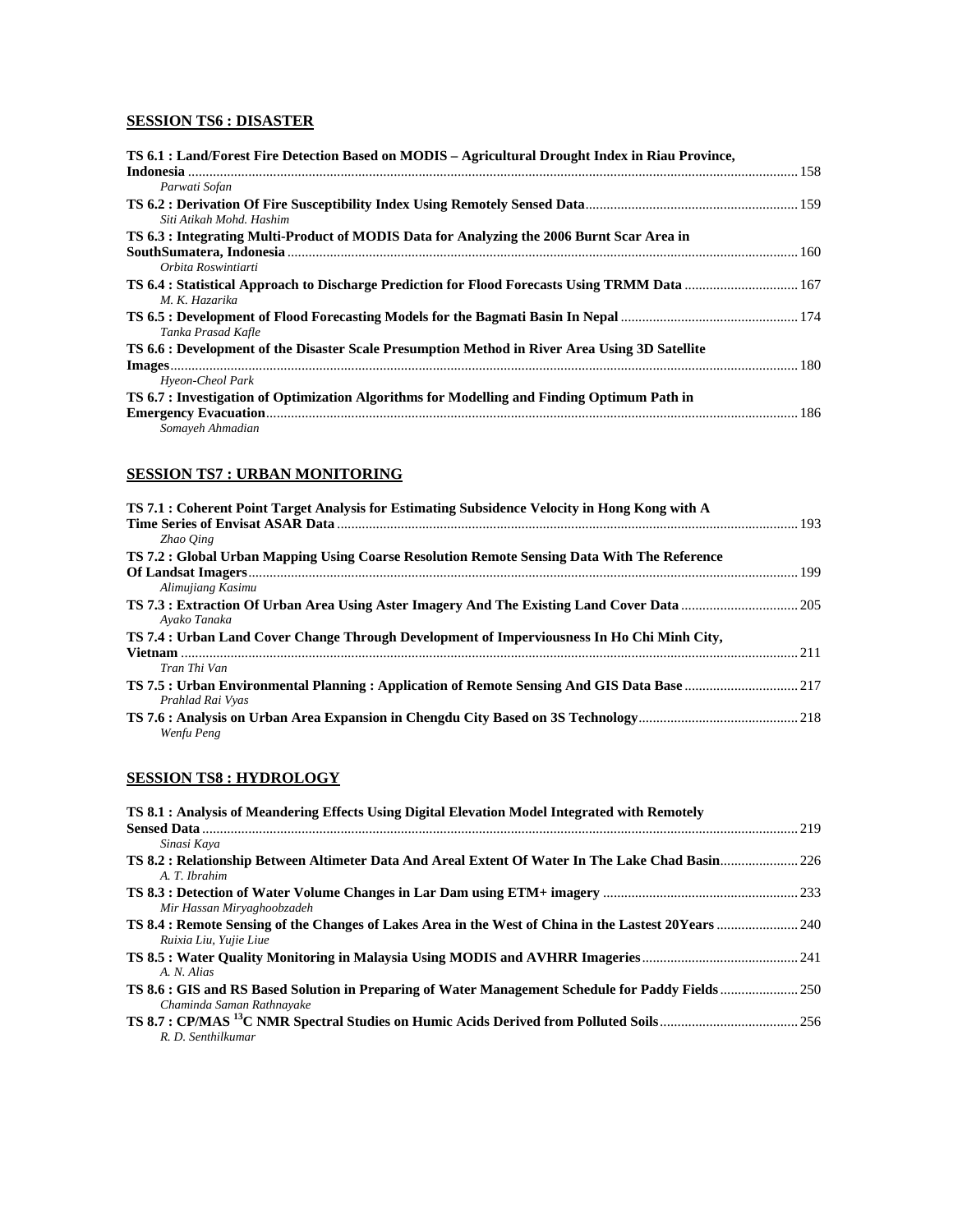# **SESSION TS9 : COASTAL ZONE/OCEANOGRAPHY**

| TS 9.1 : Detection of Shoreline Change and Analysis of Its Environmental Impact Applied the Remote |  |
|----------------------------------------------------------------------------------------------------|--|
|                                                                                                    |  |
| Xuejie Li                                                                                          |  |
| TS 9.2 : Detection Of Physical Shoreline Indicators In An Object-Based Classification              |  |
|                                                                                                    |  |
| Maria Virginia Mendez Alves                                                                        |  |
| TS 9.3 : Variation Of Changes Of Kuala Terengganu Shoreline Using High-Resolution                  |  |
|                                                                                                    |  |
| Aicha Chalabi                                                                                      |  |
| TS 9.4 : Coral Mortality Discrimination and Habitat Phase Shift Analysis using Landsat TM and      |  |
|                                                                                                    |  |
| Margaux Angelica Abella                                                                            |  |
| TS 9.5 : Mapping Benthic Habitats on Fijian Coral Reefs: Evaluating Combined Field and Remote      |  |
|                                                                                                    |  |
| Chris Roelfsema                                                                                    |  |
| TS 9.6 : Volterra Algorithm For Modeling Sea Surface Current Circulation From Satellite Altimetry  |  |
|                                                                                                    |  |
| Maged Marghany                                                                                     |  |

#### **SESSION TS10 : FORESTRY**

| TS 10.1 : Characterization Of Land Cover Heterogeneity on MODIS Image Using Finer Spatial          |  |
|----------------------------------------------------------------------------------------------------|--|
|                                                                                                    |  |
| Yousif Ali Hussin                                                                                  |  |
|                                                                                                    |  |
| Takahiko Sugihara                                                                                  |  |
|                                                                                                    |  |
| Mohammad Dowlati                                                                                   |  |
| TS 10.4 : Improving Estimation Of Forest Stands Volume And Tree Density Using Remotely Sensed      |  |
|                                                                                                    |  |
| Jahangir Mohammadi                                                                                 |  |
|                                                                                                    |  |
| Kampanay Deeudomchan                                                                               |  |
| TS 10.6 : Satellite and Tower Flux Comparisons of Tropical Forest Functioning and Resiliencein the |  |
|                                                                                                    |  |
| Alfredo R. Huete                                                                                   |  |
|                                                                                                    |  |
| Abd Wahid Rasib                                                                                    |  |

#### **SESSION TS11 : GIS DECISION SUPPORT AND MODELS**

| TS 11.1 : A Watershed-Scale Assessment Of Present And Future Carbon Stock: GIS Application In |  |
|-----------------------------------------------------------------------------------------------|--|
|                                                                                               |  |
| Rajendra P. Shrestha                                                                          |  |
| TS 11.2 : From Process To Pattern In LUCC—An Agent-Based Model Of Agricultural Land Use       |  |
|                                                                                               |  |
| Wu Wenbin                                                                                     |  |
|                                                                                               |  |
| Surassawadee Phoompanich                                                                      |  |
|                                                                                               |  |
| Tien-Yin Chou                                                                                 |  |
| TS11.5 : Developing Environmental Information System Using WebGIS Technology Of A Case        |  |
|                                                                                               |  |
| Long Bui Ta                                                                                   |  |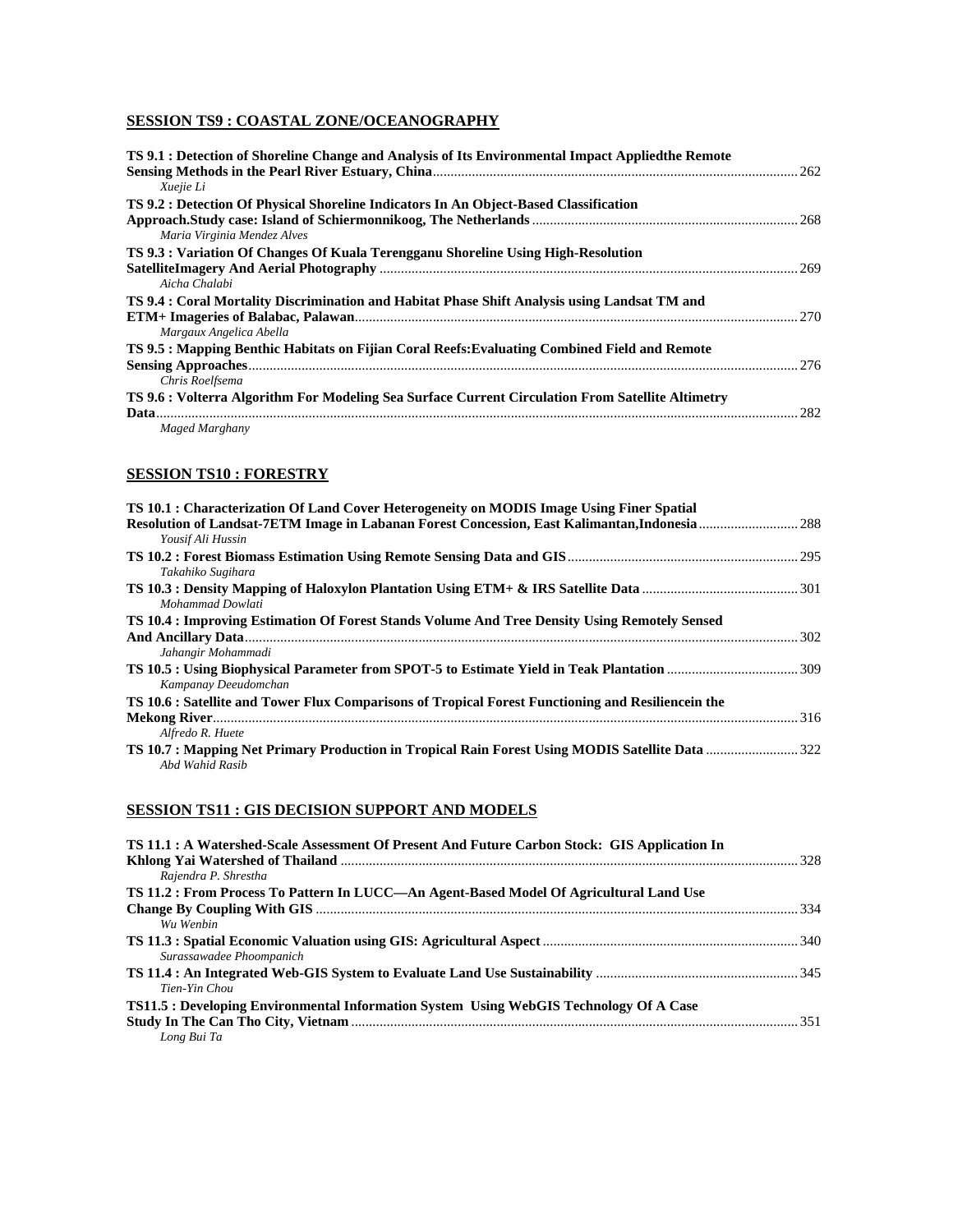# **SESSION TS12 : CLIMATE/ENVIRONMENT**

| TS 12.1 : Multi-Temporal Analysis of Land Use and Surface Temperature Using Remotely              |  |
|---------------------------------------------------------------------------------------------------|--|
|                                                                                                   |  |
| Salah A. H. Saleh                                                                                 |  |
|                                                                                                   |  |
| Hemu Kharel Kafle                                                                                 |  |
| TS 12.3 : Effects of Land-use Types and Spatial Scales on Evapotranspiration Using Remote Sensing |  |
|                                                                                                   |  |
| $Chih$ -Da Wu                                                                                     |  |
| TS 12.4: Validation of Land Surface Emissivity Derived by TES Algorithm Usinf NDVI Method From    |  |
|                                                                                                   |  |
| Mohammad Pahleyani                                                                                |  |
| TS 12.5: Spatial Statistical Approach and Remote Sensing Application for Examining the Effects of |  |
|                                                                                                   |  |
| Ros Sobonn                                                                                        |  |
|                                                                                                   |  |
| Yamato Yamaura                                                                                    |  |

#### **SESSION TS13 : COASTAL ZONE / OCEANOGRAPHY**

| TS 13.1 : Shoreline Monitoring at Al Hawasina Tidal Inlet Using Remote Sensing and GIS        |  |
|-----------------------------------------------------------------------------------------------|--|
|                                                                                               |  |
| Salim Al-Hatrushi                                                                             |  |
| TS 13.2 : Remote Sensing Application To Understand Dynamics Of Suspended Particulate          |  |
|                                                                                               |  |
| Saif Ud Din                                                                                   |  |
|                                                                                               |  |
| Cho Han-Keun                                                                                  |  |
| TS 13.4 : Signatures of Atmospheric Structure On Caspian Sea Surface By MODIS High Resolution |  |
|                                                                                               |  |
| M. A. Eydoshenko                                                                              |  |
| TS 13.5 : Considerations In The Design Of A Remote Sensing Framework For Monitoring Tropical  |  |
|                                                                                               |  |
| Renee Bartolo                                                                                 |  |

#### **SESSION TS14 : FORESTRY**

| Jyrki Tuominen                                                                                |  |
|-----------------------------------------------------------------------------------------------|--|
| TS 14.2 : Developing The Fundamental District Map Construction Method For Selecting Forest    |  |
|                                                                                               |  |
| Myung-Hee Jo                                                                                  |  |
| TS 14.3 : Determination of the Optimum Plot Area for Beech Structure in Shastkola Forest  420 |  |
| Ali Mastouri                                                                                  |  |
|                                                                                               |  |
| $Chao-Yuan Lo$                                                                                |  |
| TS 14.5 : Forest Coherent SAR Simulation within PolSARpro: an Educational Toolbox for         |  |
|                                                                                               |  |
| Mark L. Williams                                                                              |  |
|                                                                                               |  |
| $Jan\,Jihn$ - $Fa$                                                                            |  |

# **SESSION TS15 : GIS DECISION SUPPORT & MODELS**

| TS 15.1 : Using GIS and Geo-statistics Techniques to Predict Water Table Depth: Case study, |  |
|---------------------------------------------------------------------------------------------|--|
|                                                                                             |  |
| S. R. Fallah Shamsi                                                                         |  |
|                                                                                             |  |
| M. Gopal Naik                                                                               |  |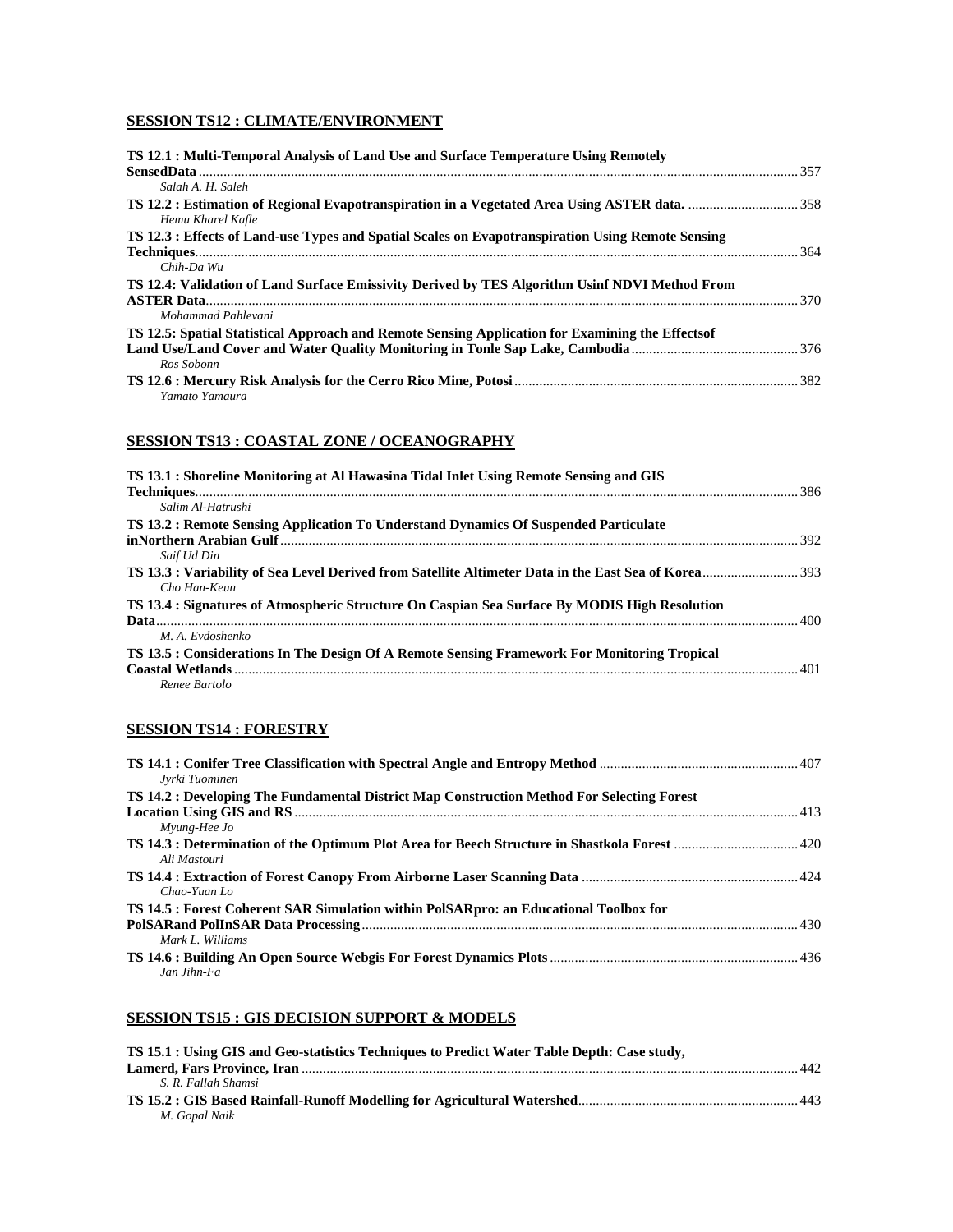| Watinee Thayorntam   |  |
|----------------------|--|
|                      |  |
| Gatot H. Pramono     |  |
|                      |  |
| Mahmoud Reza Delavar |  |
|                      |  |
| Zhe-Ping Shen        |  |

#### **SESSION TS16 : CLIMATE/ENVIRONMENT**

| TS 16.1 : Identifying Hydrocarbon Leakage Induced Anomalies Using Lansat-7 ETM Data               |  |
|---------------------------------------------------------------------------------------------------|--|
| Guifang Zhang                                                                                     |  |
|                                                                                                   |  |
| Yang Ming Hui                                                                                     |  |
| TS 16.3 : Study on the Ratio of Photosynthetically Active Radiation To Global Solar Irradiance at |  |
|                                                                                                   |  |
| Kanako Muramatsu                                                                                  |  |
| TS 16.4 : Sea Surface Current Circulation Pattern in the South China Sea Derived from Satellite   |  |
|                                                                                                   |  |
| Nurul Hazrina Idris                                                                               |  |
| TS 16.5 : Remote Sensing Application Passive Microwave Monitoring of Rainfall over Iran, Using    |  |
|                                                                                                   |  |
| Aliakbar Matkan                                                                                   |  |

#### **SESSION SS1 : STUDENT SESSION**

| <b>Hester Marais</b><br>$Mu$ -Lin Wu                                                                    |  |
|---------------------------------------------------------------------------------------------------------|--|
| Homindra Divithura                                                                                      |  |
| Nguyen Dinh Duong                                                                                       |  |
| SS 1.5 : Studying Remote Sensing and Geo-information Science Abroad: Opportunities and<br>Sjaak Beerens |  |

# **SESSION TS17 : ECOLOGY & ENVIRONMENTAL CHANGE**

| Nang Mya Mya Nwe<br>Nidhi Nagabhatla                                                                          |  |
|---------------------------------------------------------------------------------------------------------------|--|
| S. D. Jones                                                                                                   |  |
| TS 17.4 : Environmental Impact Assessment of Yamuna River Mining in District Yamuna<br>K. E. Mothi Kumar      |  |
| S. Khosravi                                                                                                   |  |
| TS 17.6 : Utility of VHR Remote Sensing Data for Landscape Scale Assessment of the Environmental<br>J. Boyden |  |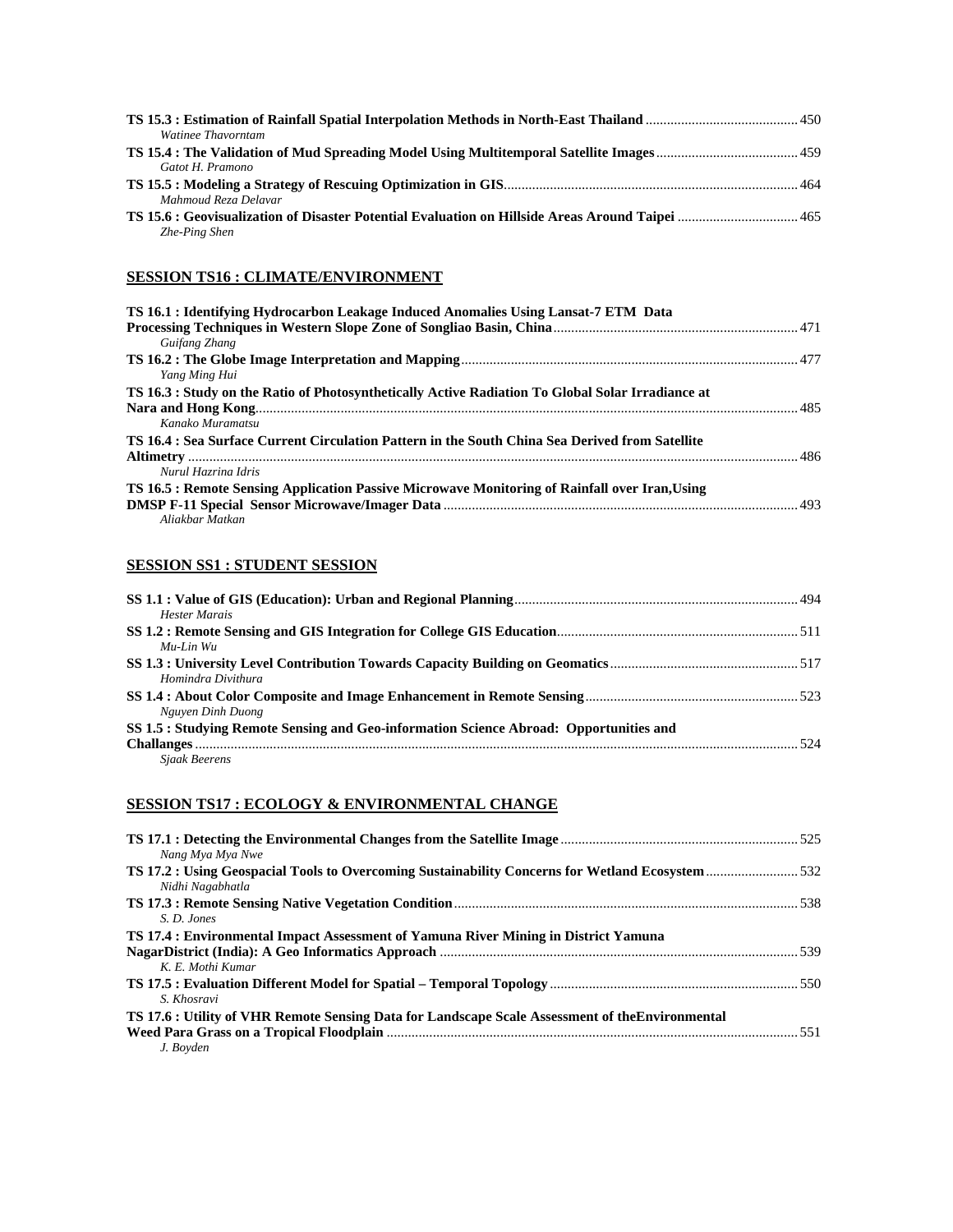# **SESSION TS18 : GEOLOGY/ARCHAEOLOGY**

| TS 18.1 : Geological And Structural Setting Of Wadi Hodein Area South Eastern Egypt With      |  |
|-----------------------------------------------------------------------------------------------|--|
|                                                                                               |  |
| M. M. Abdeen                                                                                  |  |
| TS 18.2 : Image Processing Techniques for Hydrothermal Alteration Mapping, North of Baftarea, |  |
|                                                                                               |  |
| Hojjatollah Ranjbar                                                                           |  |
|                                                                                               |  |
| Naoki Okada                                                                                   |  |
|                                                                                               |  |
| Kohta Imai                                                                                    |  |
|                                                                                               |  |
| Noraini Surip                                                                                 |  |
|                                                                                               |  |
| A. Sepehr                                                                                     |  |
|                                                                                               |  |
| Gulcan Sarp                                                                                   |  |

#### **SESSION TS19 : IMAGE CLASSIFICATION**

| TS 19.1 : Improving Rice Classification Using Multitemporal Data With Fuzzy Logic and              |  |
|----------------------------------------------------------------------------------------------------|--|
|                                                                                                    |  |
| Ithiphol Ekahitanonda, Sally E. Goldin                                                             |  |
| TS 19.2 : The Spectra Of Fire Severity In The Tropical Savanna Woodlands Of Northern Australia:    |  |
|                                                                                                    |  |
| <b>Andrew Craig Edwards</b>                                                                        |  |
| TS 19.3 : Region Segmentation of Multi-spectral Remote Sensing Images Based on JSEG Algorithm  622 |  |
| Liu Tingting                                                                                       |  |
| TS 19.4 : Comparison of Pixel-based, Object-based and Sequential Masking Classification Procedures |  |
|                                                                                                    |  |
| Md. Latifur Sarker                                                                                 |  |
|                                                                                                    |  |
| Damdinsuren Amarsaikhan                                                                            |  |
|                                                                                                    |  |
| Ahmad Javahery                                                                                     |  |
|                                                                                                    |  |
| Liew Soo Chin                                                                                      |  |

# **SESSION TS20 : REMOTE SENSING AND GIS INTEGRATION**

| TS 20.1 : The Purulia Pumped Storage Project, Land Use Alteration and Suffering of              |  |
|-------------------------------------------------------------------------------------------------|--|
|                                                                                                 |  |
| Abhisek Chakrabarty                                                                             |  |
| TS 20.2 : GIS Study Of Human-Chicken Multi-Relationships In Chicken Domestication ProcessIn     |  |
|                                                                                                 |  |
| Khruewan Champangern                                                                            |  |
|                                                                                                 |  |
| Sina Alaghmand                                                                                  |  |
| TS 20.4 : Development of the Disaster Monitoring and Warning Information System for the Fishery |  |
|                                                                                                 |  |
| Chaoyang Fang                                                                                   |  |
|                                                                                                 |  |
| Abolghasem Akbari                                                                               |  |
|                                                                                                 |  |
| Andree Ekadinata                                                                                |  |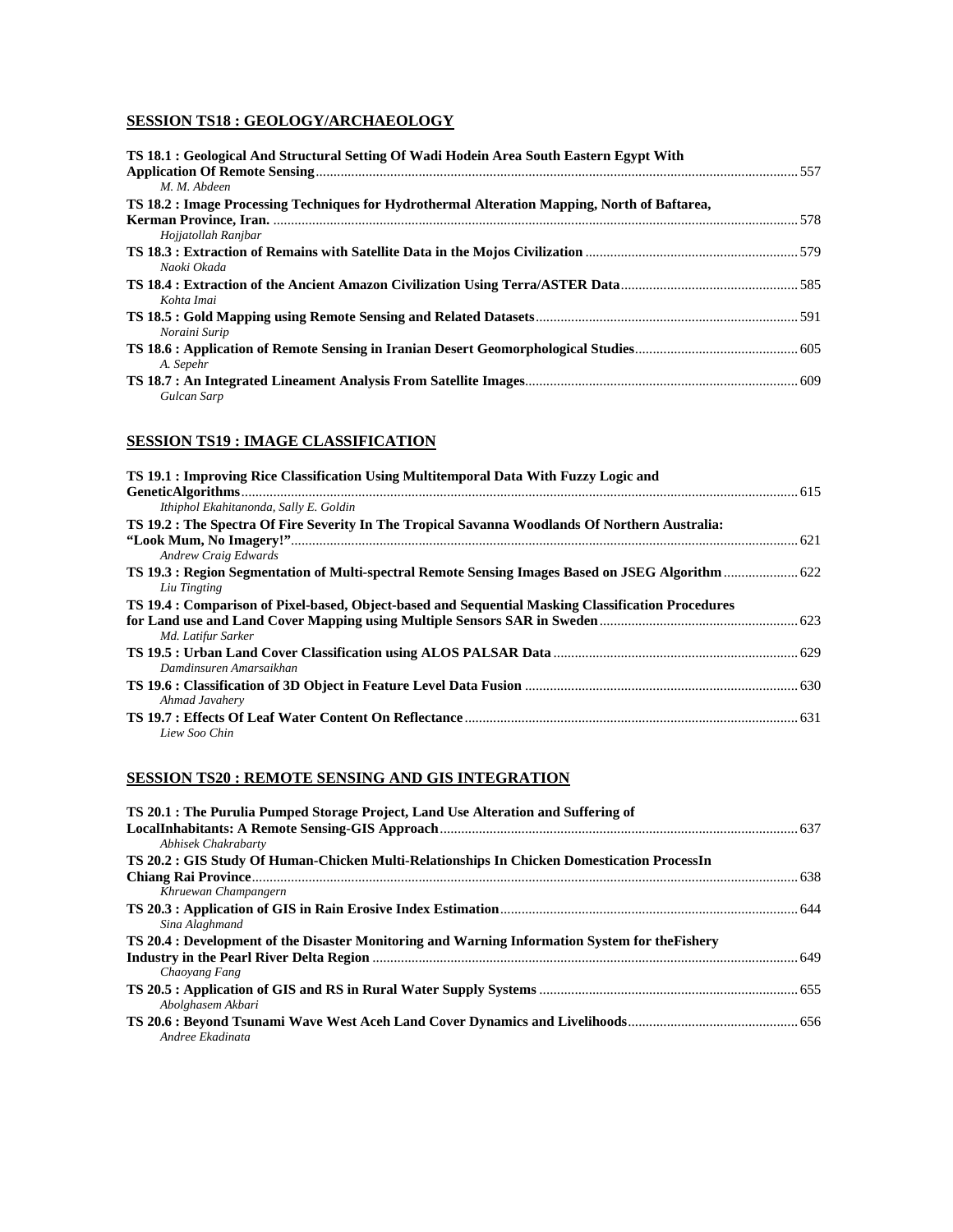#### **SESSION TS21 : APPLICATION OF NEW SENSORS**

| Oi Chengli                                                                                       |  |
|--------------------------------------------------------------------------------------------------|--|
| TS 21.2 : Restoration of Fragmentary Trajectories using Evaluation of Identity and Combinatorial |  |
| Tomovuki Suzuki                                                                                  |  |
|                                                                                                  |  |
| Raweewan Nutpramoon                                                                              |  |
| Cynthia Liu                                                                                      |  |
| Heng Cherng Woei                                                                                 |  |
| Dinesh Manandhar                                                                                 |  |

#### **SESSION TS22 : LANDUSE/LANDCOVER**

| TS 22.1 : Detecting Land Use Change Using ALOS/AVNIR-2 image, Landsat/ETM+ Image and Land     |  |
|-----------------------------------------------------------------------------------------------|--|
|                                                                                               |  |
| Shigeo Ogawa                                                                                  |  |
| TS 22.2 : Application of Ortho Photo, Spot-5 And GIS Technology for Land Use and Land         |  |
|                                                                                               |  |
| Damrong Buapradabkul                                                                          |  |
| TS 22.3 : Long-Term Landuse Map Update Using Satellite Imagery For Mesoscale Environmental    |  |
|                                                                                               |  |
| Fuan Tsai                                                                                     |  |
|                                                                                               |  |
| Noriko Soyama                                                                                 |  |
| Yoshiyuki Kawata                                                                              |  |
| TS 22.6 : Land Cover Changes (1972-2005) Using Remote Sensing and GIS Techniques (Case Study: |  |
|                                                                                               |  |
| M. Vakili                                                                                     |  |

# **SESSION TW1 : SYSTEMS AND INFRASTRUCTURE**

| Wan Mazlan Wan Muhammad |  |
|-------------------------|--|
|                         |  |
| Shamsul Azwan Samsuddin |  |

#### **SESSION TS23 : REMOTE SENSING & GIS INTEGRATION**

| Masoumeh Rezvanfar                                                                          |  |
|---------------------------------------------------------------------------------------------|--|
| TS 23.2 : Correlation Between Ground-Recorded And GIS Modelled Solar Radiation: Development |  |
|                                                                                             |  |
| Lalit Kumar                                                                                 |  |
|                                                                                             |  |
| C. Mongkolsawat                                                                             |  |

#### **VOLUME 2**

| TS 23.4 : GIS, Remote Sensing and Image Processing Techniques Involved in Land Use and Land |  |
|---------------------------------------------------------------------------------------------|--|
|                                                                                             |  |
| <b>Fakhruddin</b>                                                                           |  |
|                                                                                             |  |
| Nguyen Dinh Minh                                                                            |  |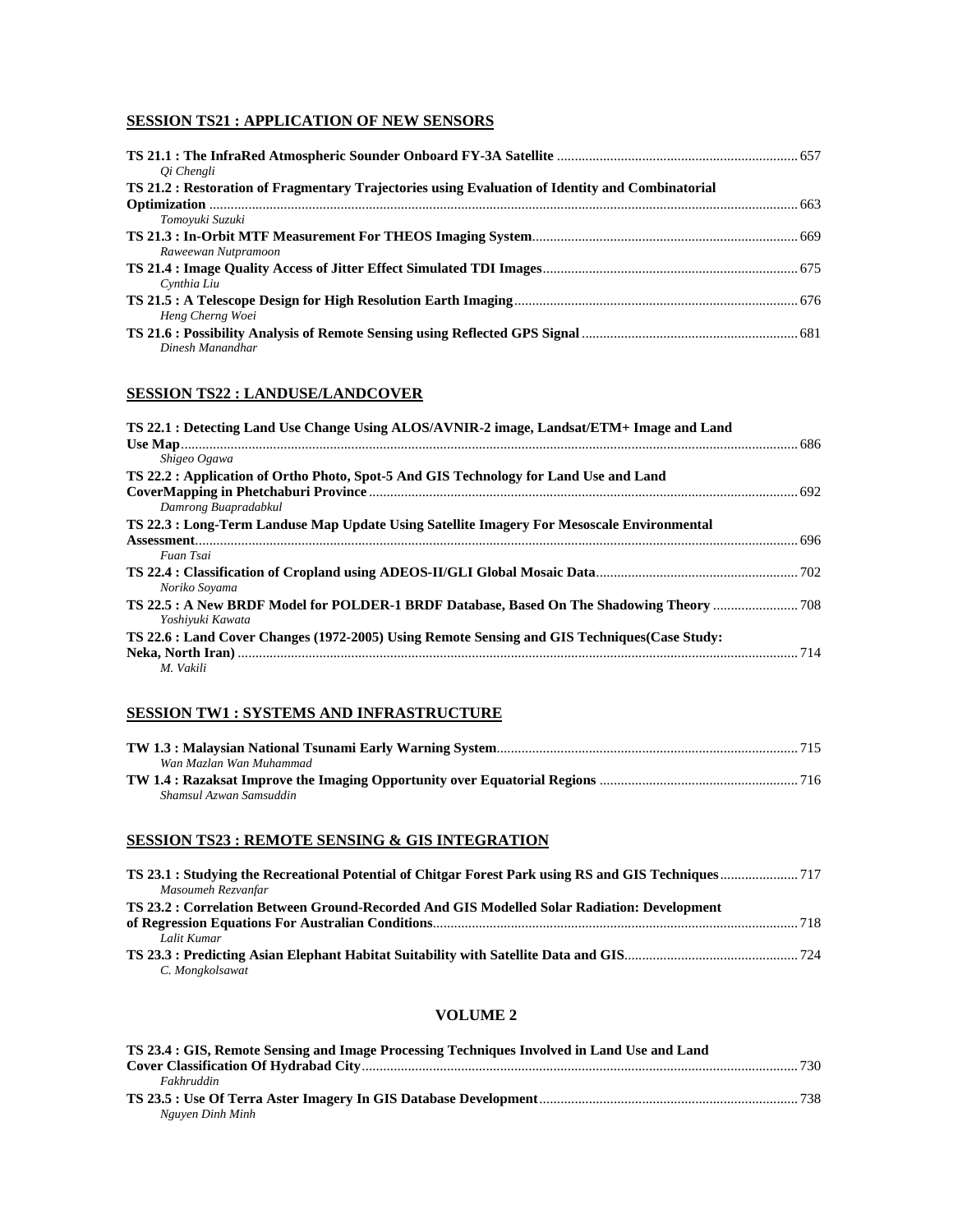| TS 23.6 : Apple Orchard Characterization Using Remote Sensing and GIS in Kullu District of |  |
|--------------------------------------------------------------------------------------------|--|
| Himachal Pradesh                                                                           |  |
| Alka Sharma                                                                                |  |
|                                                                                            |  |
| Vivarad Phonekeo                                                                           |  |

# **SESSION TS24 : APPLICATION OF NEW SENSORS**

| Hwang Feng-Tai                                                                                  |  |
|-------------------------------------------------------------------------------------------------|--|
|                                                                                                 |  |
| Hiroki Takahashi                                                                                |  |
|                                                                                                 |  |
| Haruhisa Shimoda                                                                                |  |
| Kyoichiro Katabira                                                                              |  |
| TS 24.5 : A New Current Mirroring Integration Based Readout Circuit Design for Infrared Imaging |  |
| M. Afshin G. Rezai Rad                                                                          |  |
| <b>Paul Stephens</b>                                                                            |  |

# **SESSION TS25 : LANDUSE/LANDCOVER**

| TS 25.1 : High-resolution Mapping of the Seasonal Changes in Leaf Area Index and Above Ground    |  |
|--------------------------------------------------------------------------------------------------|--|
|                                                                                                  |  |
| Hideki Kobayashi                                                                                 |  |
| TS 25.2 : Analysis for Relation between Land Use of Watersheds and Marine Nutrients in Rivers    |  |
|                                                                                                  |  |
| Daisuke Kunii                                                                                    |  |
| TS 25.3 : Application of Remote Sensing Detection and GIS Analysis to the Analysis of Vegetation |  |
|                                                                                                  |  |
| Song Chuang-Ye                                                                                   |  |
| TS 25.4 : Ground Observation of Walnut Phenology and Validation of MODIS/NDVI in Monitoring      |  |
|                                                                                                  |  |
| Tsuyoshi Akiyama                                                                                 |  |
| TS 25.5 : Development of Method for Detection of Grazing Activities with Time-Series Satellite   |  |
|                                                                                                  |  |
| Hiroyuki Miyazaki                                                                                |  |
|                                                                                                  |  |
| Zhang Jingbo                                                                                     |  |
|                                                                                                  |  |
| Anthony Gidudu                                                                                   |  |

# **SESSION TW2 : PREDICTION AND RECOVERY**

| R. Borah          |  |
|-------------------|--|
|                   |  |
| H. Takeuchi       |  |
|                   |  |
| Rizatus Shofiyati |  |

# **SESSION TS26 : GEOREFERENCING**

| Zhang Bo     |  |
|--------------|--|
|              |  |
| Kvaw Sann Oo |  |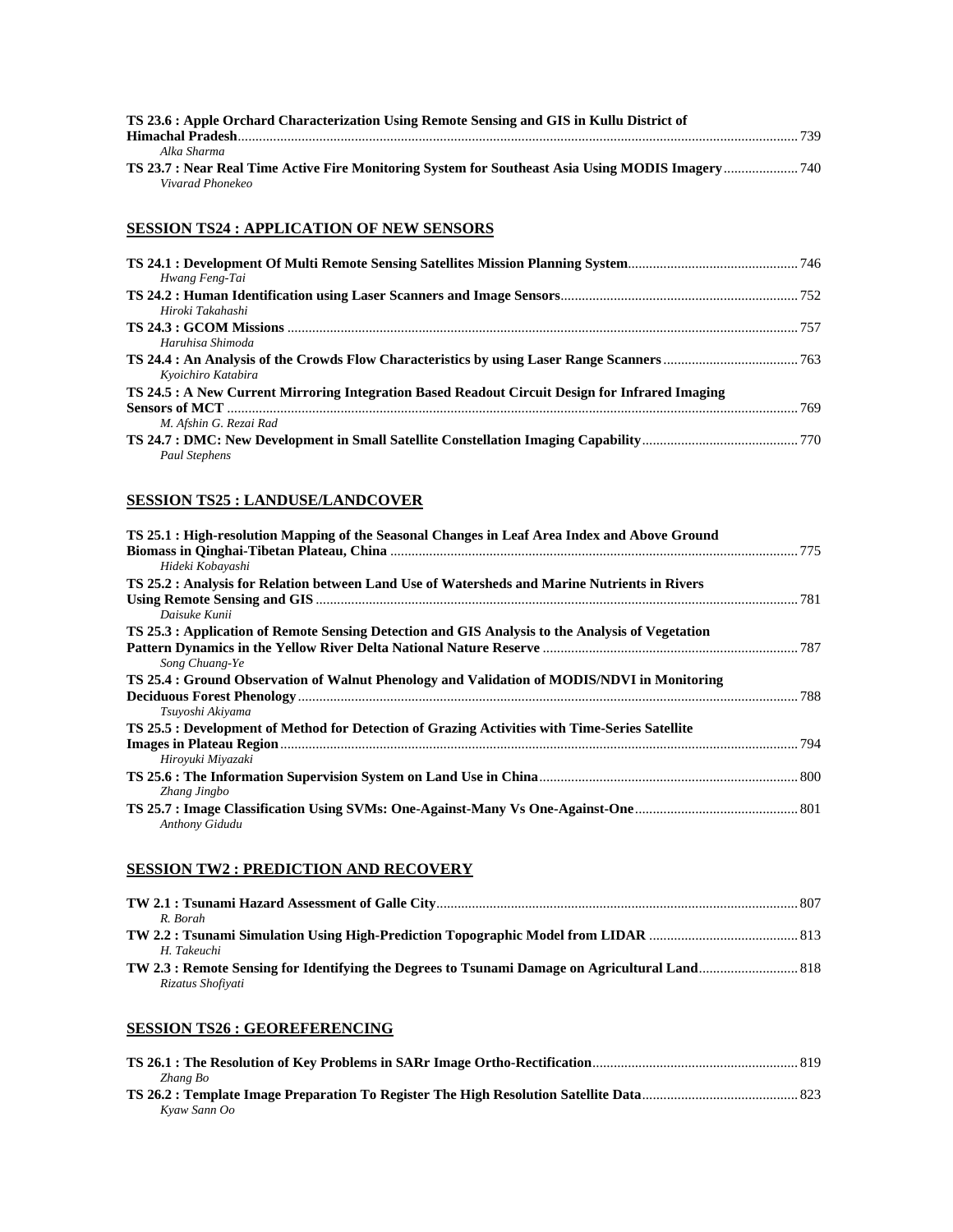| TS 26.3 : Tie-point Automatic Matching of Multi-Sensor Images using Edge Detection base on    |  |
|-----------------------------------------------------------------------------------------------|--|
|                                                                                               |  |
| Yong-Il Lee                                                                                   |  |
| TS 26.4 : Super Resolution Reconstruction of Noisy, Blurred and Aliased Low Resolution Images |  |
|                                                                                               |  |
| Livakathunisa                                                                                 |  |
| TS 26.5 : Phase Correlation based Marquardt-Levenberg Technique for Registration of           |  |
|                                                                                               |  |
| Hassan Ghorbani                                                                               |  |
| TS 26.6 : Automated Geometric Correction of GOES-9 Images Using Automatically Extracted       |  |
|                                                                                               |  |
| Hyunsuk Kim                                                                                   |  |

#### **SESSION TS27 : ENVIRONMENTAL HEALTH**

| H. S. Lim                                                                                        |  |
|--------------------------------------------------------------------------------------------------|--|
| TS 27.2 : Remote Sensing Measurements Of Aerosol Optical Thickness And Correlation WithIn-Situ   |  |
|                                                                                                  |  |
| Chew Boon Ning                                                                                   |  |
| TS 27.3 : Impact Of Climate And Land Cover/Use Variability On Vector Borne Diseases: AnAnalysis  |  |
|                                                                                                  |  |
| Sumith Pathirana                                                                                 |  |
| TS 27.4 : Generating a Dengue Risk Map (DRM) Based on Environmental Factors using Remote         |  |
|                                                                                                  |  |
| Siti Morni Umor                                                                                  |  |
| TS 27.5 : Application Of Geo-Informatics For Leptospirosis Study In Narkronratchasrima Province, |  |
| <b>Thailand</b>                                                                                  |  |
| Kridsakron Auynirundronkool                                                                      |  |
|                                                                                                  |  |
| D. Sodnomragchaa                                                                                 |  |

# **SESSION TS28 : IMMERSIVE VIRTUAL GIS**

| TS 28.1 : Development of Digital City Using 3D GIS and Its Application to Visualization of |  |
|--------------------------------------------------------------------------------------------|--|
|                                                                                            |  |
| Keita Kato                                                                                 |  |
|                                                                                            |  |
| Sang-Hun Song                                                                              |  |
|                                                                                            |  |
| Huan-Chi Chiu                                                                              |  |
|                                                                                            |  |
| Jiann-Yeou Rau                                                                             |  |
|                                                                                            |  |
| Yong Kiat Tan                                                                              |  |

# **SESSION TS29 : INNOVATION PROBLEM SOLVING**

| Faidrullah Sheikh Naimullah                                                                                        |  |
|--------------------------------------------------------------------------------------------------------------------|--|
| TS 29.2 : Detection of Underground Water Pipe Leakage Using Wireless Sensor Network(WSN)  922<br>Asmidar Abu Bakar |  |
| TS 29.3 : Decision Support System for Water Pipeline Leakage Based on Integrated GIS, Remote                       |  |
| Samsudin Ahmad                                                                                                     |  |
| <b>Hrs</b> Thilakarathne                                                                                           |  |
| TS 29.5 : Prototype Development Of Value-Adding Internet Map Service Based On Geospatial Web                       |  |
| $\alpha$ $\alpha$ $\alpha$ $\alpha$ $\alpha$ $\alpha$                                                              |  |

*Chiao-Ling Kuo*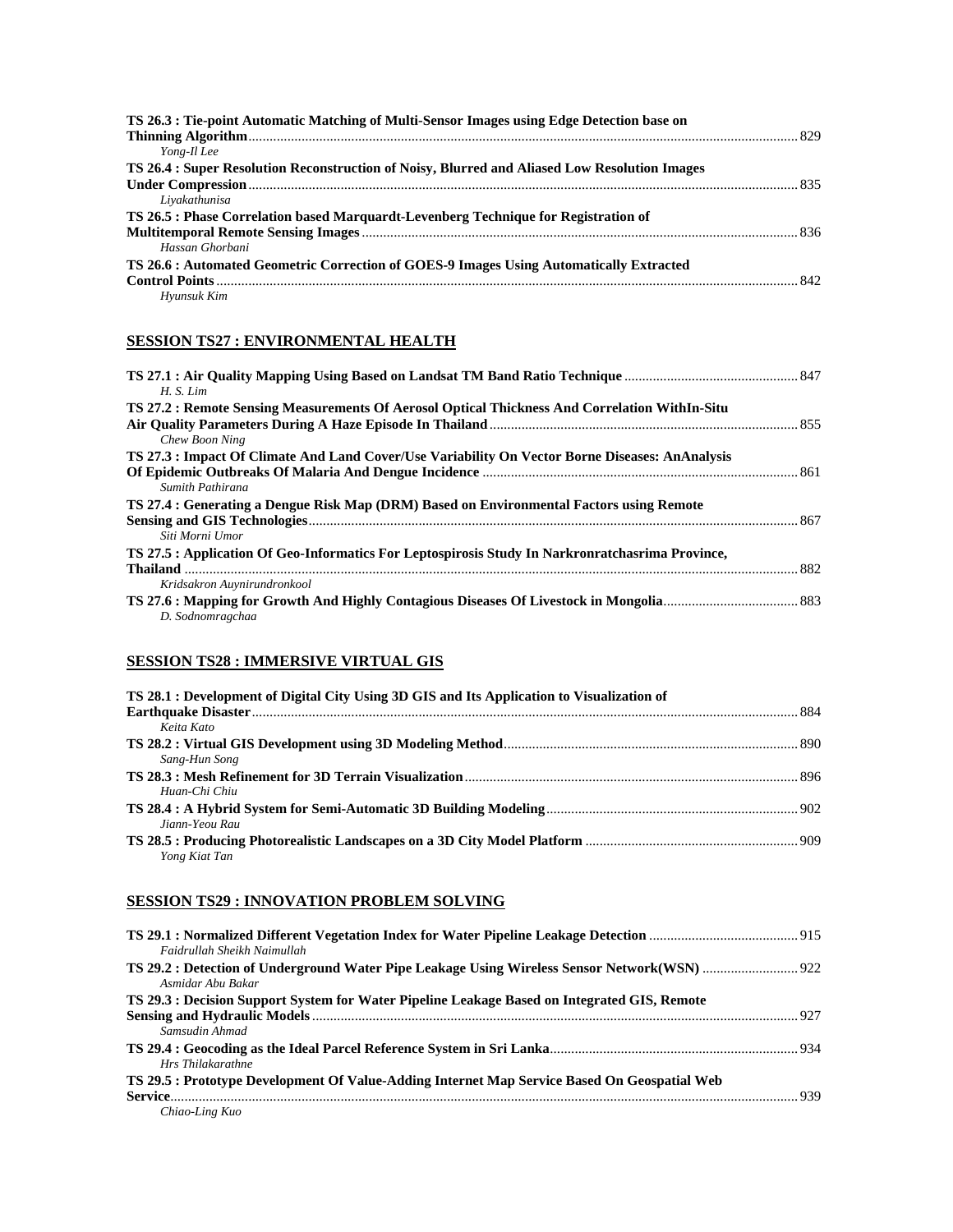| Mu-Lin Wu, Deng-Ching Wong, Yu-Ming Wang, Ming-Hon Hwang, Ching-Mei Chu |  |
|-------------------------------------------------------------------------|--|

# **SESSION TS30 : RADAR PROCESSING**

| TS 30.1 : Processing of the Radar Images of the Baikal Natural Territory on the Basis of the Satellite                  |  |
|-------------------------------------------------------------------------------------------------------------------------|--|
| D. Darizhapov                                                                                                           |  |
| TS 30.2 : Spatially Variant Despeckling for Multi-look Polarimetric Synthetic Aperture Radar                            |  |
| Ken Yoong Lee                                                                                                           |  |
| TS 30.3 : Comparison of Signal Characteristics Between X-, C-, and L-band SAR Data in Forest<br>Jung-Il Shin            |  |
| TS 30.4 : A Binary Clique Iterative Decomposition Method for SAR Image Classification using                             |  |
| Hse Tzia Teng<br>M. Hosseini                                                                                            |  |
| TS 30.6 : Correlation Studies of Rice Growth Stages using C-Band Scatterometer and Radar SAT-1  971<br>Harita Jamil     |  |
| TS 30.7 : Identification Of Threshold To Classify Water In Radarsat-1 SAR Using IRS 1D LISS III<br>Abhijat A. Abhyankar |  |
| TS 30.8 : Microwave Radiometry of the Earth Covers in the L-Band With Aircraft and Satellite<br>A. Grankov              |  |

#### **SESSION TS31 : AIRBORNE SENSING/LIDAR/MOBILE GIS**

| Masahiko Nagai                                                                                                      |  |
|---------------------------------------------------------------------------------------------------------------------|--|
| Sultan Kocaman                                                                                                      |  |
| Shen Wei                                                                                                            |  |
| TS 31.4 : Accuracy Evaluation of Laser Scanner Data Depending on Location of GCPs for<br>Kazu Kinoshita             |  |
| TS 31.5: Three-Dimensional Modeling of Tradisional Malaysian Wooden Engraving Arts Using<br>Zulkepli Majid          |  |
| TS 31.6 : Capturing, Visualizing, And Analyzing Geological Outcrops With 3D Laser Rangefinders<br>Mohammed Alfarhan |  |

# **SESSION TS32 : SPATIAL DATABASE**

| Osman Bin Jamal                                                                                               |      |
|---------------------------------------------------------------------------------------------------------------|------|
| TS 32.2 : The Concept and Application of Feature-based Identification Framework in Data Sharing               | 1023 |
| Yingchiu Dia                                                                                                  |      |
| TS 32.3 : Development of GIS Database for Field Science Center, Tohoku University Using Satellite             | 1024 |
| Fumiko Namiwa<br>TS 32.5 : A Study On Accuracy Validation Of Secular Changes Of Tenant Locations Monitored By |      |
| Tatsuro Osada                                                                                                 | 1025 |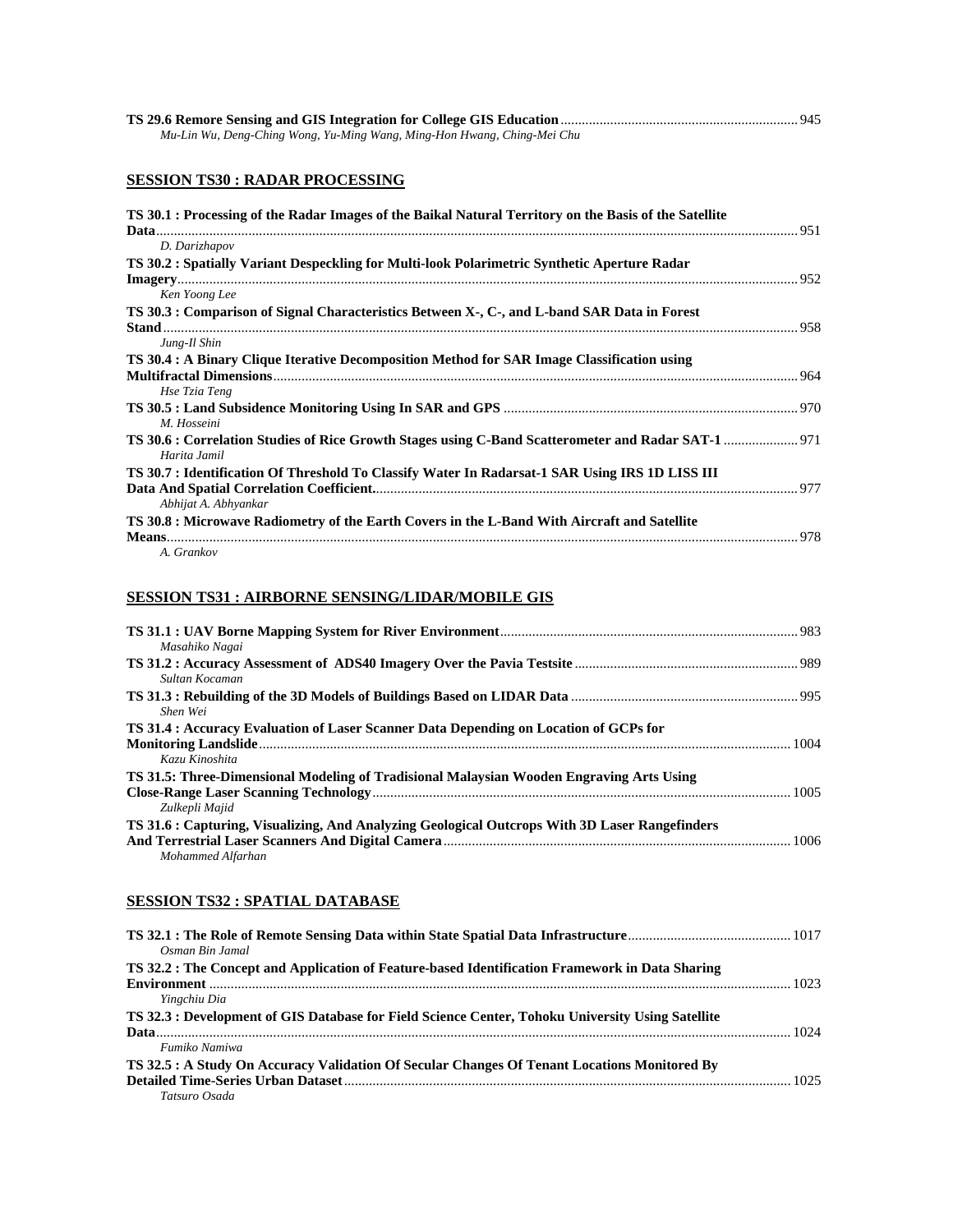| TS 32.6 : Application Of GIS For Zoning Of Mae Yom National Park, Lampang And Phrae Province 1026 |  |
|---------------------------------------------------------------------------------------------------|--|
| Chanika Sukawattanavijit                                                                          |  |
| TS 32.7 : User Requirements Analysis and the Design of an Object-Oriented Spatial Databasefor     |  |
|                                                                                                   |  |
| S. O. Hagahmoodi                                                                                  |  |

#### **SESSION TS33 : SPATIAL PLANNING AND DSS**

| Marjan Van Herwijnen                                                                             |  |
|--------------------------------------------------------------------------------------------------|--|
| TS 33.2 : Spatial Decision Support System For Groundwater Resources Management In                |  |
| Shamsuddin Shahid                                                                                |  |
| Tae Woo Kim                                                                                      |  |
| TS 33.4 : Integration of Remote Sensing and Geographical Information System for the              |  |
| Ian Neil Culallad                                                                                |  |
| TS 33.5 : Predicting The Potential Distribution Of Sirex Noctilio Infestations In Kwazulu-Natal, |  |
| Rivad Ismail                                                                                     |  |
| Tien-Yin Chou                                                                                    |  |

# **SESSION TS34 : HIGH RESOLUTION DATA PROCESSING**

| TS 34.1 : Multi-Scale Information Extraction from High Resolution Remote Sensing Imagery and   |  |
|------------------------------------------------------------------------------------------------|--|
|                                                                                                |  |
| Zhanfeng Shen                                                                                  |  |
| TS 34.2 : Application of a Generic Sensor Orientation Model to SPOT 5, Quickbird and ALOS      |  |
|                                                                                                |  |
| C. Fraser                                                                                      |  |
| TS 34.3 : Assessment Of Land Use In Forescene And Backscene Zone Of Bosphorus By Using Ikonos  |  |
|                                                                                                |  |
| Sancar Buhur                                                                                   |  |
|                                                                                                |  |
| Tsukasa Hosomura                                                                               |  |
|                                                                                                |  |
| Jun-Hwa Chi                                                                                    |  |
| TS 34.6 : Application Of High Resolution Satellite Image For Landuses Mapping And Flood Extent |  |
|                                                                                                |  |
| Sombat Chuenchooklin                                                                           |  |
| TS 34.7 : Environmental Study of Command Area in Semi Arid Zone of Rajastan Using High         |  |
|                                                                                                |  |
| Narpat Singh Rathore                                                                           |  |

#### **SESSION TS35 : AIRBORNE SENSING/LIDAR/MOBILE GIS**

| Peter Tian-Yuan Shih |  |
|----------------------|--|
|                      |  |
| Devrim Akca          |  |
|                      |  |
| Tae-Hwa Kim          |  |
|                      |  |
| Chih-Yuan Huang      |  |
|                      |  |
| Walter W. Chen       |  |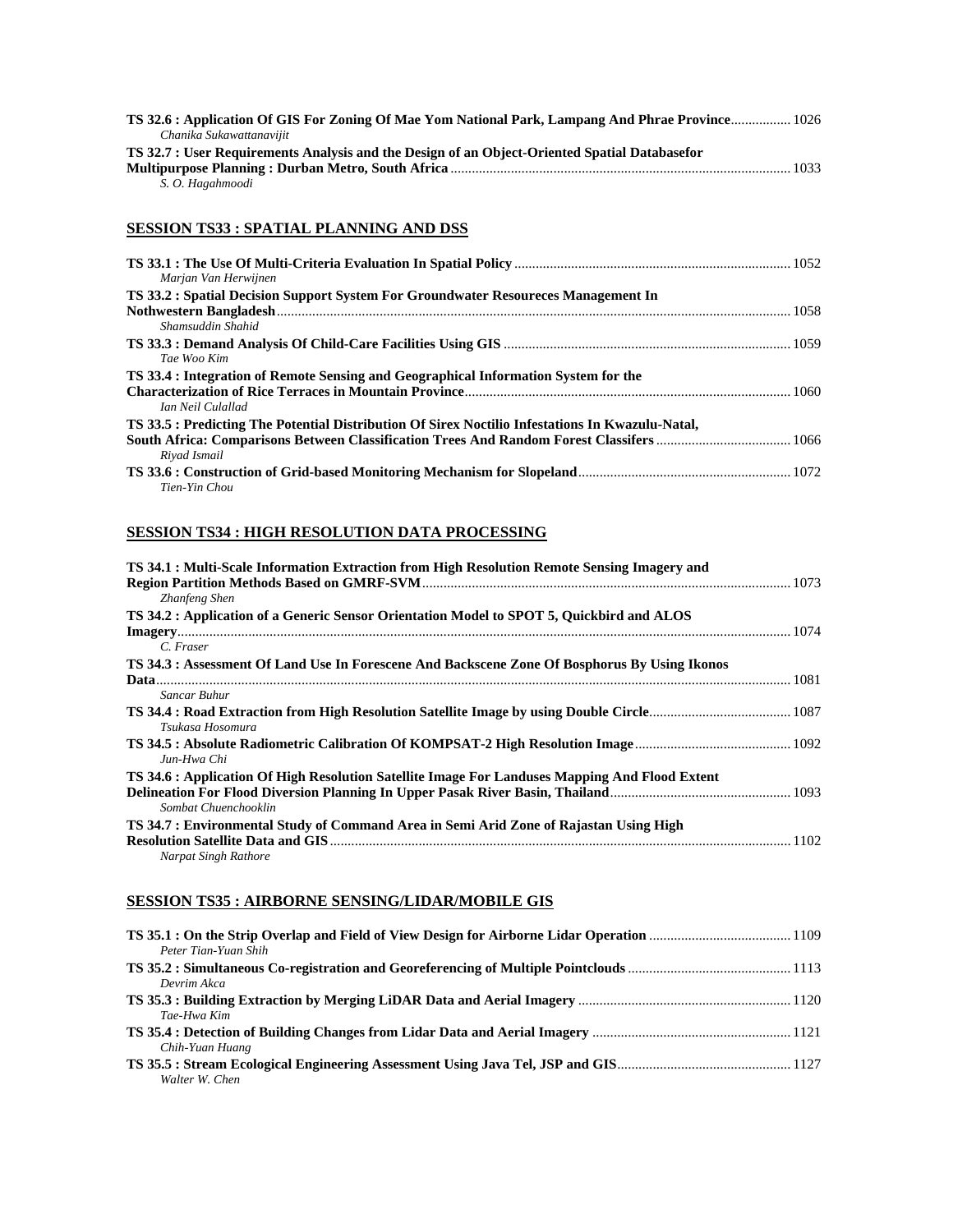#### **SESSION TS36 : DATA FUSION**

| TS 36.1 : Fusion Techniques for Rainfed Rice Area Estimation Using Multitemporal RadarsatImages |  |
|-------------------------------------------------------------------------------------------------|--|
|                                                                                                 |  |
| Sonia L. Asilo                                                                                  |  |
| TS 36.2: Classification Using Wavelet Based Fusion of ASTER VNIR With High Resolution           |  |
|                                                                                                 |  |
| Suharto Widjojo                                                                                 |  |
|                                                                                                 |  |
| Pai-Hui Hsu                                                                                     |  |
| TS 36.4 : High-Accuracy Positioning For Land-Based Mobile Mapping System By Fusing Multi-       |  |
|                                                                                                 |  |
| Y. Shi                                                                                          |  |
|                                                                                                 |  |
| Alvin Lau Meng Seng                                                                             |  |
| TS 36.6: Microwave and Optical Technology in Geoinformation Monitoring of the Acquatic          |  |
|                                                                                                 |  |
| F. A. Mkrtchyan                                                                                 |  |
|                                                                                                 |  |

# **SESSION TS37 : DIGITAL PHOTOGRAMMETRY**

| TS 37.1 : Horizontal and Vertical Accuracy Assessment for a Single Stereo P5 Images with         |  |
|--------------------------------------------------------------------------------------------------|--|
|                                                                                                  |  |
| S. A. M. Hashemi                                                                                 |  |
|                                                                                                  |  |
| Zhang Ji Xian                                                                                    |  |
|                                                                                                  |  |
| Devrim Akca                                                                                      |  |
| TS 37.4: Registration for Digital Camera Image of Paper Map Distorted By Transparent Filem  1178 |  |
| Takashi Yamamoto                                                                                 |  |
| TS 37.5 : RFM-Based Block Adjustment for Satellite Images with Weakly Convergent Geometry  1184  |  |
| Wan-Yu Wu                                                                                        |  |
| TS 37.6 : Application of Neural Network and Least Squares Collocation to GPS Height              |  |
|                                                                                                  |  |
| Lao-Sheng Lin                                                                                    |  |
|                                                                                                  |  |

#### **SESSION TS38 : DEM/3D GENERATION**

| TS 38.1 : The ASTER DEM Generation For Geomorphometric Analysis of Central Alborz            |  |
|----------------------------------------------------------------------------------------------|--|
|                                                                                              |  |
| S. R. Mousavi                                                                                |  |
| TS 38.2 : Virtual Campus Reconstruction Using Integrated Datasets of Airborne LiDAR, Ground- |  |
|                                                                                              |  |
| Yi-Hsing Tseng                                                                               |  |
|                                                                                              |  |
| Nguyen Thi Mai Dung                                                                          |  |
| TS 38.4 : Comparision of The DEMs Produced from Spot Imagery by Image Matching and           |  |
|                                                                                              |  |
| Mustafa Erdoan                                                                               |  |
|                                                                                              |  |
| Doria Tai Yun Tyng                                                                           |  |
|                                                                                              |  |
| Hao-Hsiung Huang                                                                             |  |
|                                                                                              |  |
| Jaan-Rong Tsay                                                                               |  |
|                                                                                              |  |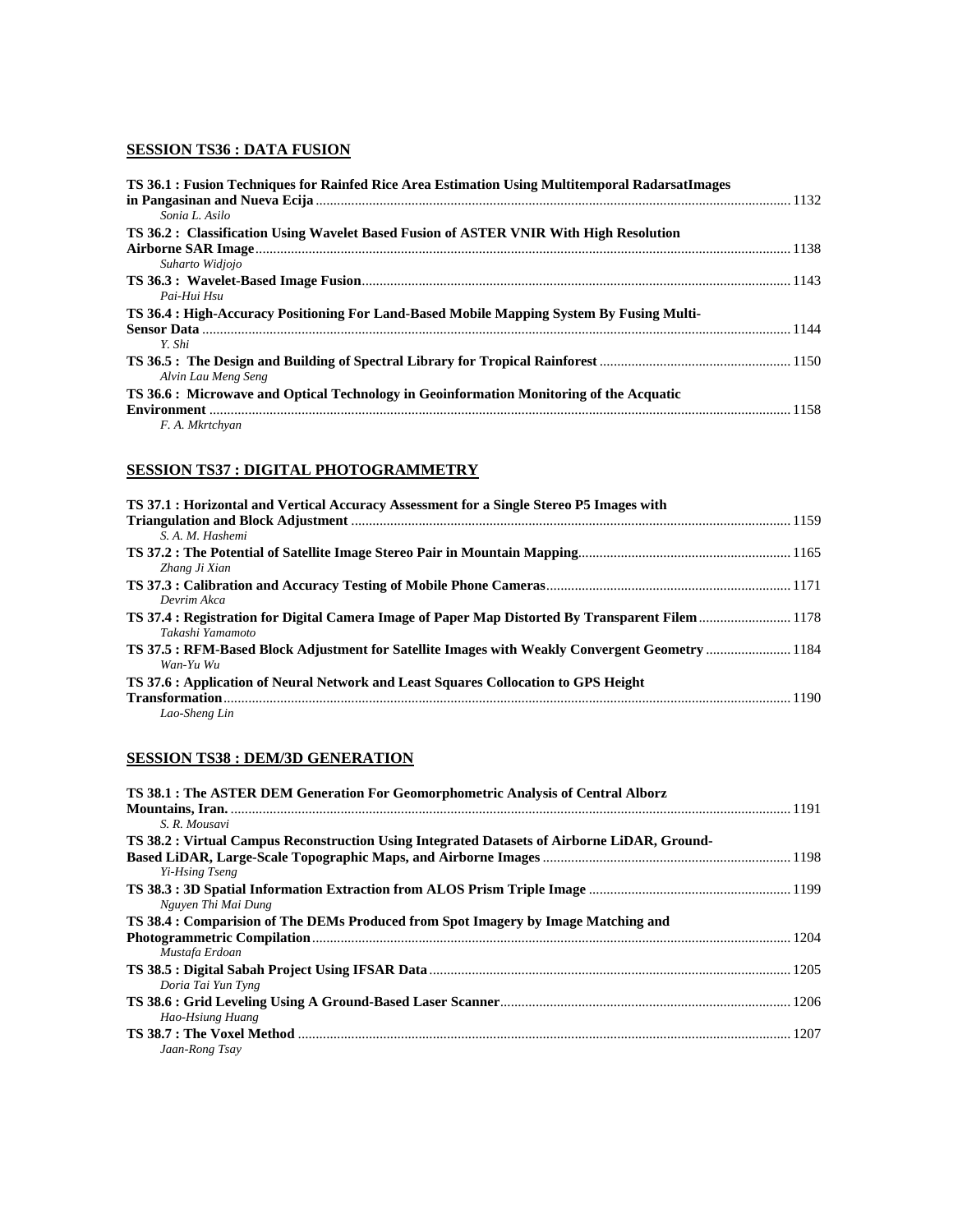# **SESSION TS39 : HYPERSPECTRAL DATA PROCESSING**

| Wang Zhenghai                                                                                   |  |
|-------------------------------------------------------------------------------------------------|--|
| Helmi Zulhaidi Mohd Shafri                                                                      |  |
| Affendi Suhaili                                                                                 |  |
| TS 39.4 : A Fractal Technique Based Upon Power Laws for Estimating Earth Objects Area and       |  |
| Abdolreza Ansari Amoli                                                                          |  |
| TS 39.5 : Improving Predictive Capability Of Hyperspectral Visible And Near-Infrared Attributed |  |
| Muhammad Evri                                                                                   |  |
| Cheng Bo                                                                                        |  |

#### **SESSION TS40 : NAVIGATION SYSTEM**

| M. R. Mosavi                                                                                                 |  |
|--------------------------------------------------------------------------------------------------------------|--|
| Aiuob Moradi                                                                                                 |  |
| Daevun Shin                                                                                                  |  |
| Sang-Hoon Park                                                                                               |  |
| Meng-Lun Tsai                                                                                                |  |
| Ts 40.6 : Improving GPS Kinematic Positioning Accuracy with Multiple Reference Stations 1282<br>Kang-Wen Chu |  |

# **POSTER SESSION**

| PS1.G1.1 : Web-Based Real Estate Database Inquiry and Display with Embedded Google Earth Maps  1288<br>Huang-Chen Liu |  |
|-----------------------------------------------------------------------------------------------------------------------|--|
| Yong-Cheol Suh                                                                                                        |  |
| M. Erdenetuva                                                                                                         |  |
| PS1.G1.4 : Contribution of the NGIC Project to the Environmental Sustainability in Mongolia  1307<br>D. Narantuya     |  |
| Marjan Van Herwijnen                                                                                                  |  |
| PS1.G1.6 : Modelling of Locating Waste Burying Site (Landfill) in Rural Areas By Using<br>Alireza Khajeshakouhi       |  |
| Ji-Hao Lin                                                                                                            |  |
| S. Paiboonsak                                                                                                         |  |
| PS1.G1.9 : GIS-Based Land Suitability Evaluation For Rapeseed (Brassica Napus L.) Oil Crop 1325<br>Ghasemi Pirbalouti |  |
| PS1.G1.11: Application of GIS in Desertification Assessment of Sistan Plain in Iran Using Medalus                     |  |
| Adel Sepehr<br>Jun Kumagai                                                                                            |  |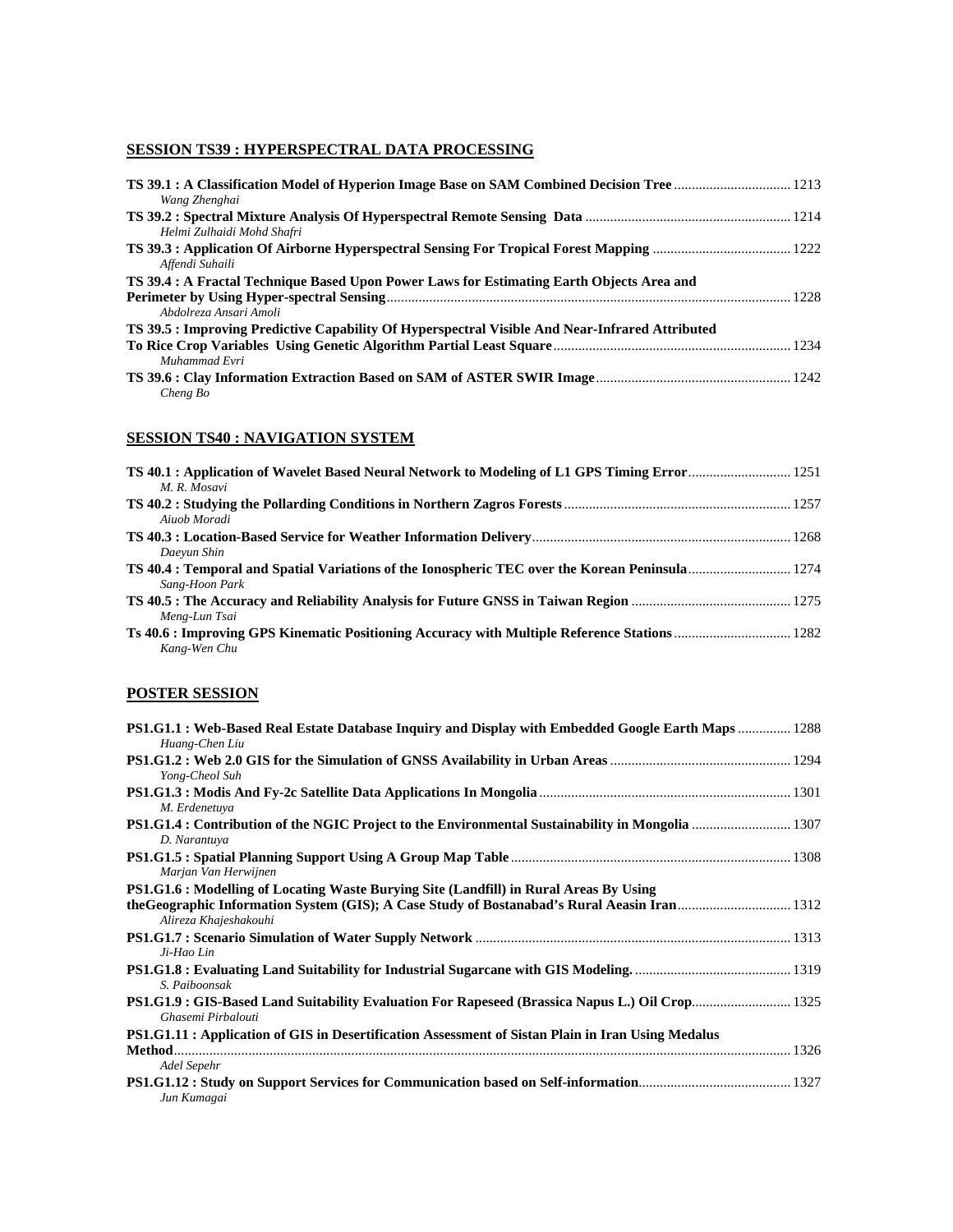| Li-Ling Wang                                                                                                                            |  |
|-----------------------------------------------------------------------------------------------------------------------------------------|--|
| PS1.G2.2 : Site Selection for Coal and Cement Industries in Kerman Province, Iran by using                                              |  |
| Hojjatollah Ranjbar                                                                                                                     |  |
| Hamdan Omar                                                                                                                             |  |
| Jung-Soo Lee                                                                                                                            |  |
| Damdinsuren Amarsaikhan                                                                                                                 |  |
| PS1.G2.6 : Integrating Remote Sensing and Geographical Information System for Determinationof                                           |  |
| Mohd Rizaludin Mahmud                                                                                                                   |  |
| Masahiko Nagai                                                                                                                          |  |
| Keiichi Sato                                                                                                                            |  |
| PS1.G3.1 : Estimating Actual Evapotranspiration Through Remote Sensing Techniques to Improve                                            |  |
| Baburao Dashrath Kamble                                                                                                                 |  |
| PS1.G3.2 : Monitoring and Mapping of Kariz (Qanat) using ASTER and IRS P5 Satellite Data(A                                              |  |
| S. R. Mousavi                                                                                                                           |  |
| Eunji Park, Korea                                                                                                                       |  |
| PS1.G3.4 : Assessment the Efficiency of 6 Interpolation Methods for Estimation of Annual Rainfall                                       |  |
| Sina Alaghmand                                                                                                                          |  |
| PS1.G3.5 : Inputs from Remote Sensing for Improving Fresh Water Resources Managementin Arid                                             |  |
| Saif Ud Din                                                                                                                             |  |
| PS1.G3.6 : Modeling Runoff In Landslide Affected Zones With Remote Sensing Parameterization 1381<br>Enrico Paringit                     |  |
| PS1.G3.7 : Develop an Appropriate Vegetation Index for Assessing Rangeland Degradationin Semi-                                          |  |
| Majid Ajorlo                                                                                                                            |  |
| S. Modallaldoust                                                                                                                        |  |
| PS1.G4.1 : Measurement and Modeling to Estimate Soil Moisture Using Microwave Scatterometer  1390<br>Junichi Susaki                     |  |
| PS1.G4.2 : Integrating Formosat-2 Satellite High-Temporal And High-Spatial Imagery With Field                                           |  |
| Chwen-Ming Yang                                                                                                                         |  |
| PS1.G4.3 : Canopy Water Stress Monitoring In Wheat Using Short Wave Infrared (SWIR) Satellite                                           |  |
| M. H. Kalubarme                                                                                                                         |  |
| PS1.G4.4 : Estimation of Leaf Chlorophyll Concentration in Winter Wheat at Anthesis Stageusing                                          |  |
| Shinya Tanaka<br>PS1.G4.5 : Estimation Of Nitrogen In Rice Crop Using Unmanned Helicopter Mounted SensorImages 1404<br>Kishore C. Swain |  |
|                                                                                                                                         |  |
| PS1.G4.6 : As Study on Formation of Gullies and Depth Development Modeling in Loess Formation<br>Ali Mastouri                           |  |
|                                                                                                                                         |  |
| PS1.G4.7 : Monitoring of Agricultural Fields in Miyagi Prefecture Using Multi-temporal<br>Kazumasa Osawa                                |  |
| Kenji Sugimoto                                                                                                                          |  |
| PS1.G4.9 : Using ETM+ Satellite Imagery and GIS for Soil Erosion Mapping, Case Study: Abshirin                                          |  |
| Hadi Tahmasbi Nejad                                                                                                                     |  |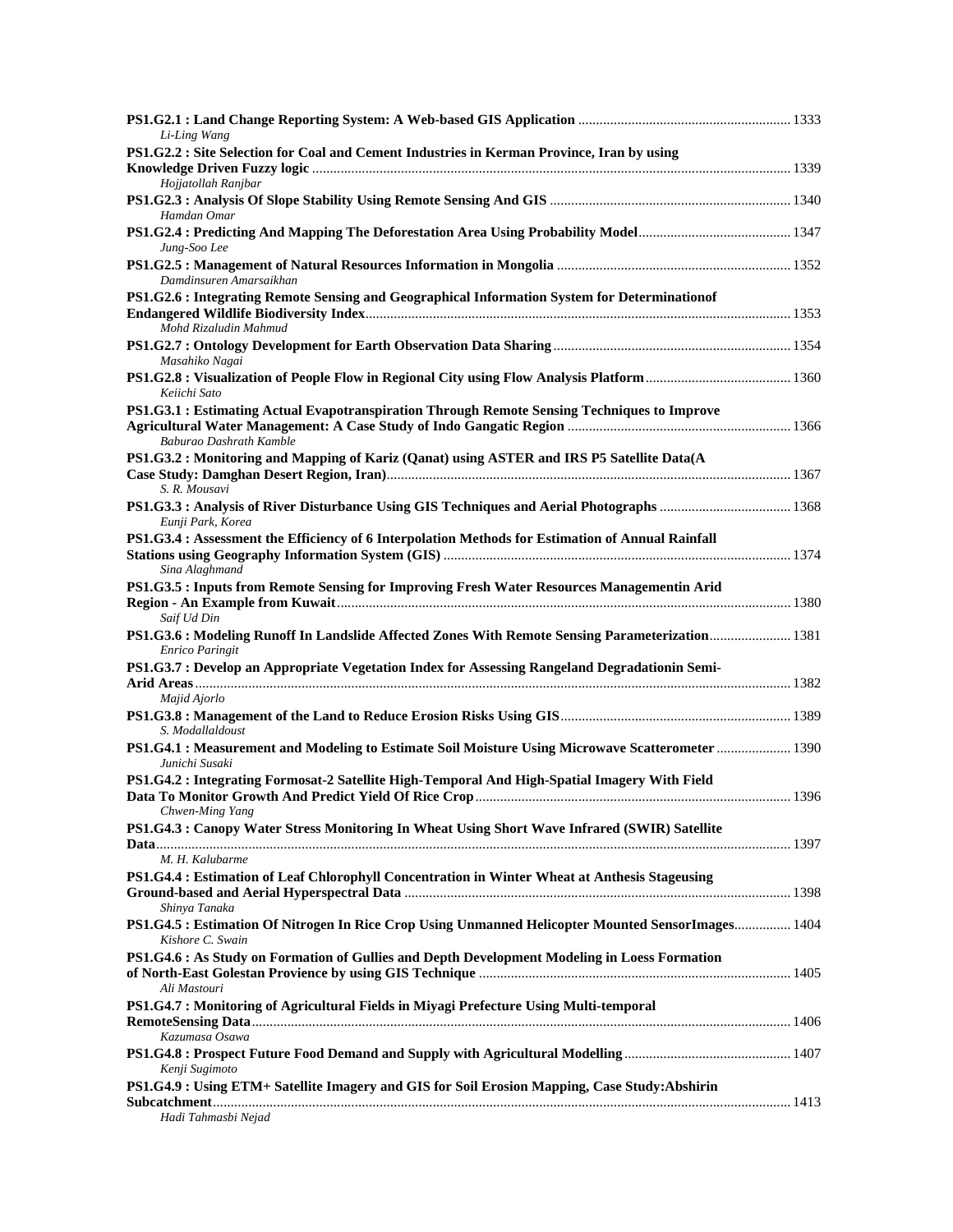| Kim Hee-Jong                                                                                    |  |
|-------------------------------------------------------------------------------------------------|--|
| PS1.G4.11 : Partial Prediction of Soil Salinity in the Arid Zones using ASTER Data, Case Study: |  |
|                                                                                                 |  |
| T. Tajgardan                                                                                    |  |
| PS1.G4.12 : Research on the Value of Soil and Fertilization Conservation in Loess Plateau In    |  |
|                                                                                                 |  |
| Lijing                                                                                          |  |
| Tanka Prasad Kafle                                                                              |  |
| Mangapul P. Tambunan,                                                                           |  |
| PS1.G5.3: Application Of Newmark Model For Earthquake Triggered Landslide Susceptibility        |  |
|                                                                                                 |  |
| J S M Fowze                                                                                     |  |
| PS1.G5.4 : Application of C-band Synthetic Aperture Radar Data and Digital Elevation Modelto    |  |
| Chattichai Waisurasingha                                                                        |  |
| PS1,G5.5 : Surface Displacement Around Mud Volcano, East Java Captured by Insar Using PALSAR    |  |
|                                                                                                 |  |
| Tomonori Deguchi                                                                                |  |
|                                                                                                 |  |
| Hsiao-Yun Lin                                                                                   |  |

#### **VOLUME 3**

| PS1.G5.7 : Development of Open Source Software for Multi-temporal Disaster and Natural Resources                      |  |
|-----------------------------------------------------------------------------------------------------------------------|--|
|                                                                                                                       |  |
| <b>Wanapong Kaewsing</b>                                                                                              |  |
|                                                                                                                       |  |
| Yootthapoom Potiracha                                                                                                 |  |
| Maged Marghany, Mazlan Hashim                                                                                         |  |
| PS1.G6.1 : Landslide Hazard Zonation For Paya Terubung - Relau Slope Terrains In Penang Island  1480<br>Fauziah Ahmad |  |
|                                                                                                                       |  |
| Arzu Erener                                                                                                           |  |
| Chia Aik Song                                                                                                         |  |
|                                                                                                                       |  |
| Anusorn Rangsipanich                                                                                                  |  |
| Zhi Zhanga                                                                                                            |  |
| Budsaba Uamkasem                                                                                                      |  |
| PS1.G6.7: Extracting Flood Extent From RADARSAT SAR Data Using Neural Network 1510<br>R. Suwanwerakamtorn             |  |
| PS1.G6.8 : Application of Remote Sensing and GIS for Preparing Landslide Hazard Zonation Map in                       |  |
|                                                                                                                       |  |
| Karimi Nasab Saeed                                                                                                    |  |
| PS1.G6.9 : Spatial and Temporal Patterns of the 2006 Land and Forest Fires Detected by High                           |  |
|                                                                                                                       |  |
| Soo Chin Liew, Aik Song Chia, Leong Keong Kwoh                                                                        |  |
| Yusuke Matsumura                                                                                                      |  |
| PS1.G7.2 : Research on the Remote Sensing Method of Dust Storm and Its Strength Calculation                           |  |
|                                                                                                                       |  |
| Luo Jingning                                                                                                          |  |
| Xinjiang Zhen                                                                                                         |  |
| Agus Atmadilaga                                                                                                       |  |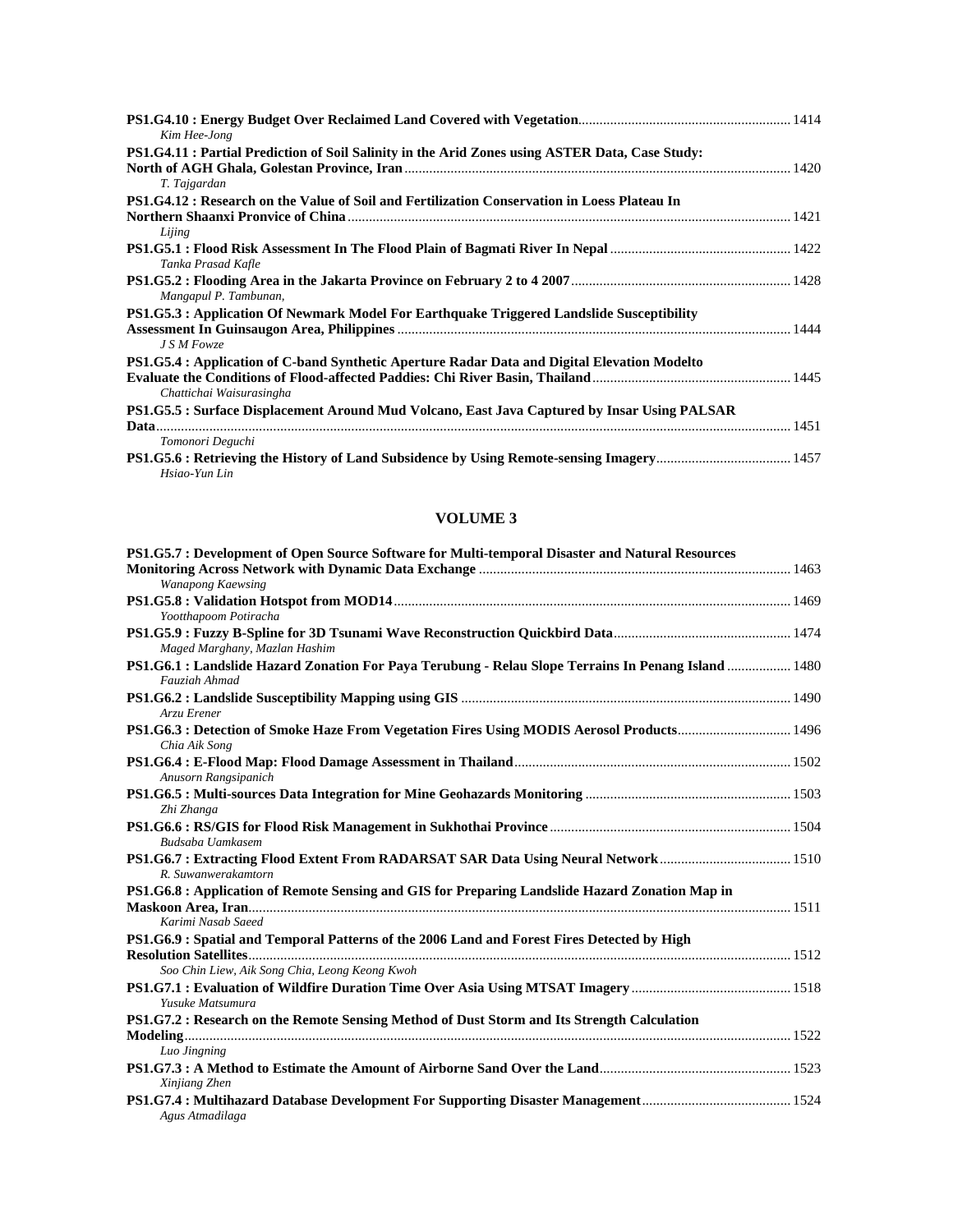| M. Sadrikia<br>K. Naghdi                                                                                                           |  |
|------------------------------------------------------------------------------------------------------------------------------------|--|
| Hao-Hsiung Huang                                                                                                                   |  |
| Suwalak Nakya                                                                                                                      |  |
| PS1.G7.9 : Application of Geographical Information System and Remote Sensing on Slide Land<br>Su-Fen Wang                          |  |
| PS1.G7.10 : Vulnerability Analysis And Risk Assessment For Flood Hazard In Atnapura McArea, Sri                                    |  |
| N. S. Vithanage<br>PS2.G1.1 : Characterization of Detailed Features in High Resolution Satellite Data for Urban Local              |  |
| Norzailawati Mohd Noor<br>PS2.G1.2 : Multi Variables Analysis of Urban Heat Islands in Alexandria, Egypt using Remote              |  |
| Lotfy Azaz<br>PS2.G1.3 : Skewness- A New Spacial Feature to Extract Urbanized Area in Beijing Metropolitan                         |  |
| Li Xi<br>PS2.G1.4 : Estimation of Urban Tree Canopy Volume Using Airborne LiDAR Data and Remote                                    |  |
| Chun-Yi Hsiao<br>PS2.G1.5 : Characterizing the Urban Growth from 1975 to 2003 of Hanoi City Using RemoteSensing                    |  |
| Pham Minh Hai                                                                                                                      |  |
| Hiroshi Hiranaka                                                                                                                   |  |
| Liu Wen                                                                                                                            |  |
| Ch. Bolorchuluun                                                                                                                   |  |
| Supannee Tanathong                                                                                                                 |  |
| PS2.G2.1: Forest Stand Density Mapping Using Landsat ETM <sup>+</sup> Data Loveh Forest, North of Iran  1590<br>Jahangir Mohammadi |  |
| PS2.G2.2 : Effects of Land-Use Types and Spatial Scales on Evapotranspiration using Remote<br>Chi-Chuan Cheng                      |  |
| PS2.G2.3 : Estimation of Tropical Forest Biomass for Assessment of Carbon Sequestration Using                                      |  |
| Yousif Ali Hussin<br>PS2.G2.4 : Biomass Estimation by Coupling LIDAR Data with Forest Growth Model in                              |  |
| Hitoshi Taguchi                                                                                                                    |  |
| Mariam Akhter                                                                                                                      |  |
| D. Gerelmaa<br>PS2.G2.7 : Texture Analysis of High Resolution Satellite Imagery with Different Resolution<br>Naoyuki Furuya        |  |
|                                                                                                                                    |  |
| Hiroshi Sasakawa<br>PS2.G2.9 : Evaluating the Capability of SPOT5 Data in Monitoring Pollarding Forest Areas of                    |  |
| Aiuob Moradi<br>PS2.G2.10 : Mapping Of Planting Progress In Industrial Tree Plantations Of Sarawak Using Broad<br>Affendi Suhaili  |  |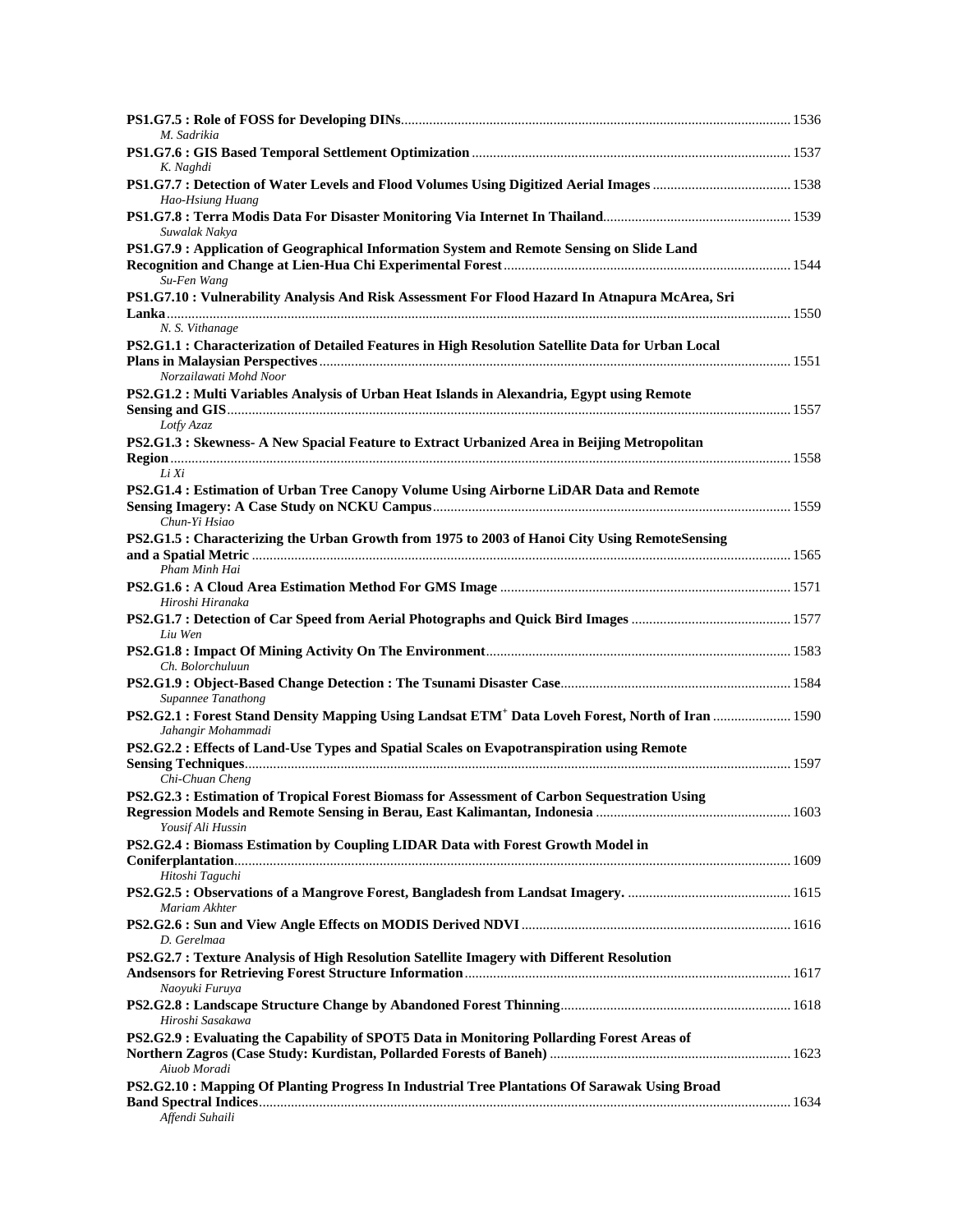| PS2.G2.11: Parameterization of Spatial 3-PG Model to Estimate Gross Primary Productivity for                                  |  |
|-------------------------------------------------------------------------------------------------------------------------------|--|
| Supannika Potithep                                                                                                            |  |
| Chia-Hui Shih                                                                                                                 |  |
| PS2.G3.1 : Estimating Maximum Air Temperature in Khoozestan Province Using NOAA Satelite<br>Ali Rahimi Khoob                  |  |
| PS2.G3.2 : Determination of Total Precipitable Water using MODIS Images and Radiosonde Data                                   |  |
| S. M. Pourbagher                                                                                                              |  |
| PS2.G3.3 : An Evaluation Method Of The Retrieved Physical Quantity From High Resolution                                       |  |
| Matsuhiro Tomosada                                                                                                            |  |
| PS2.G3.4 : An Analysis of Temporal Variation of Net Primary Productivity (NPP) of Tropical Forest                             |  |
| Ab. Latif Ibrahim<br>Adi Wibowo                                                                                               |  |
| PS2.G3.6 : Comparison Of Surface Emissivity Ratio And Surface Wind Environment In Dry Valley,                                 |  |
| Hideyuki Tonooka                                                                                                              |  |
| PS2.G3.7: Remote Sensing of Atmospheric Water Vapor Variation with GPS: On the Case of                                        |  |
| Dong-Seob Song                                                                                                                |  |
|                                                                                                                               |  |
| Mir Hassan Miryaghoobzadeh<br>PS2.G3.9 : Development of LST Retrieval Algorithms from Satellite Data Based on the Atmospheric |  |
| Ki-Ok Hong                                                                                                                    |  |
| Cholyoung Lee                                                                                                                 |  |
|                                                                                                                               |  |
| Ayu Wazira                                                                                                                    |  |
| PS2.G4.1 : The Impact Of High Wave During 20-23 December 2006 to Coastal Erosion InThe                                        |  |
| Watchara Kesdech                                                                                                              |  |
| Shaban Shataee                                                                                                                |  |
| PS2.G4.3 : Application of Image Processing Techniques for Mapping of Coastal Habitatsalong the                                |  |
| K. T. U. S. De Silva                                                                                                          |  |
| PS2.G4.4 : Haze Detection and Radiometric Adjustment for Coastal Zone in Landsat Tm 1719<br>Jonggyu Han                       |  |
| PS2.G4.5 : Uitlization Of DInSAR For Reconstructing 3D Coastal Geomorphology From Radarsat                                    |  |
| Maged Marghany                                                                                                                |  |
| Kang Heung-Soon                                                                                                               |  |
| PS2.G4.7 : Detection of Land Activities Effect on River Mouth Changes Using Remote Sensingand                                 |  |
| R. Zakariya                                                                                                                   |  |
| Hong-Joo Yoon                                                                                                                 |  |
| Yi-Chung Ke                                                                                                                   |  |
| PS2.G5.1 : Comparison of Regional Scale Evapotranspiration using NOAA-AVHRR and LANDSAT-                                      |  |
| Ayoub Almhab                                                                                                                  |  |
| Ataollah Ebrahimi                                                                                                             |  |
| PS2.G5.3: Mapping Of Multitemporal Burned Peat Swamp Forest Across Multiple El-Niño Events 1753<br>Mui-How Phua               |  |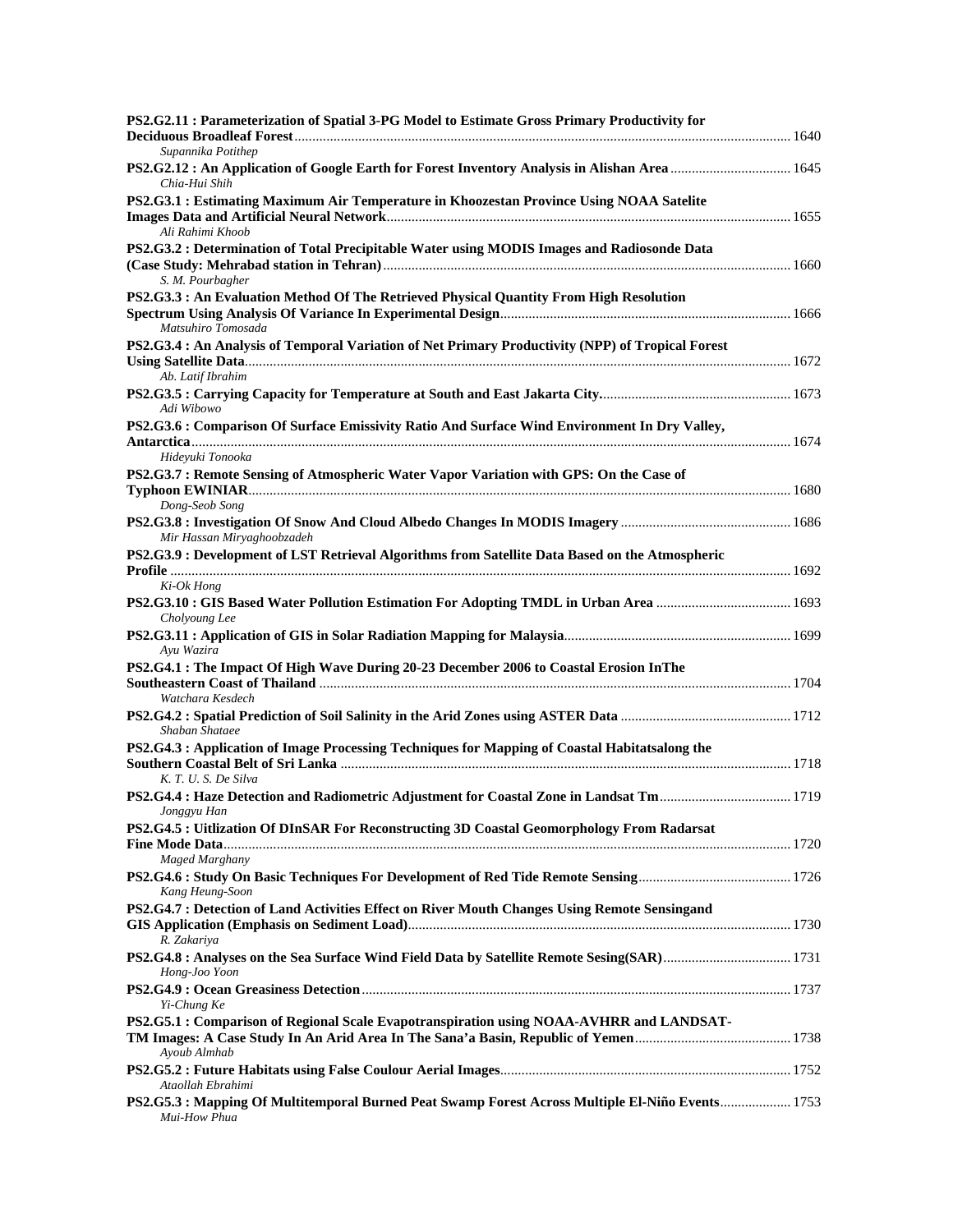| PS2.G5.4 : Drought Monitoring With Vegetation, Water And Land Surface Temperature Using                                                                                                    |  |
|--------------------------------------------------------------------------------------------------------------------------------------------------------------------------------------------|--|
| Naresh Shakya                                                                                                                                                                              |  |
| Firdes Yenilmez                                                                                                                                                                            |  |
| Hiroyuki Kobayashi                                                                                                                                                                         |  |
| PS2.G5.7: A Phenology Monitoring Correspond To Satellite Observation Using Multi Point Digital                                                                                             |  |
| Mitsunori Ishihara                                                                                                                                                                         |  |
| S. Khosravi                                                                                                                                                                                |  |
| PS2.G5.9 : Recent Drought in NE Thailand: Regional Vegetation Dynamics And NDVI-Rainfall<br>Piychat Ratana                                                                                 |  |
| PS2.G6.1 : Analysis Of Remote Sensing And Airborne Geophysical Data By Using Fuzzy<br><b>Classification And Principal Component Analysis. A Case Study Of Sar Cheshmeh Poephyry Copper</b> |  |
| Faizullah Masoomi<br>PS2.G6.2 : Sedimentomorphic Mapping of Jal Az-Zor Escarpment, Northern Kuwait Using GIS                                                                               |  |
| Adeeba Essa Al-Hurban<br>PS2.G6.3 : Correlation Geological Discontinuity With Remote Sensing Linements; from Cameron<br>Mohamed M Gahgah                                                   |  |
| Gulcan Sarp                                                                                                                                                                                |  |
| Katsuya Takaku                                                                                                                                                                             |  |
| PS2.G6.6 : Analytical Hierarchi Process, Remote Sensing and GIS Integration for Groundwater<br>Ahmadou Cherif                                                                              |  |
| Haruki Miyasaka                                                                                                                                                                            |  |
| Kazuki Ishii                                                                                                                                                                               |  |
| PS2.G6.10: Establishment of Control Points for Digital Photogrametry to Archive 3D Model of Relics  1822<br>Yuta Yamamoto                                                                  |  |
| Maeleen Noomen                                                                                                                                                                             |  |
| PS2.G6.13 : Identification Of Holocene Geomorphic Surfaces From Remote Sensing Data On The<br>A. K. M. Khorshed Alam                                                                       |  |
| PS2.G7.2: A Study on Landuse Classification using Ortho-rectified Aerial Photographs and High                                                                                              |  |
| Ying-Ting Huang<br>Naoki Ishitsuka                                                                                                                                                         |  |
| PS2.G7.4 : Monitoring Fallow Vegetation Recovery After Shifting Cultivation Using HighResolution<br>Naoyuki Furuya                                                                         |  |
| Rizatus Shofiyati                                                                                                                                                                          |  |
| PS2.G7.6 : Using Remote Sensing Technology For Land Cover Assessment Over Gulf AndAlhassa                                                                                                  |  |
| H. S. Lim<br>PS2.G7.7 : Farmland Management And Community Resilience To Natural Hazards In The Central<br>Kei Mizuno                                                                       |  |
| PS2.G7.8 : Implementation of High Resolution Satellite Images for Landuses Mapping and Retention<br>Udomporn Pangnakorn                                                                    |  |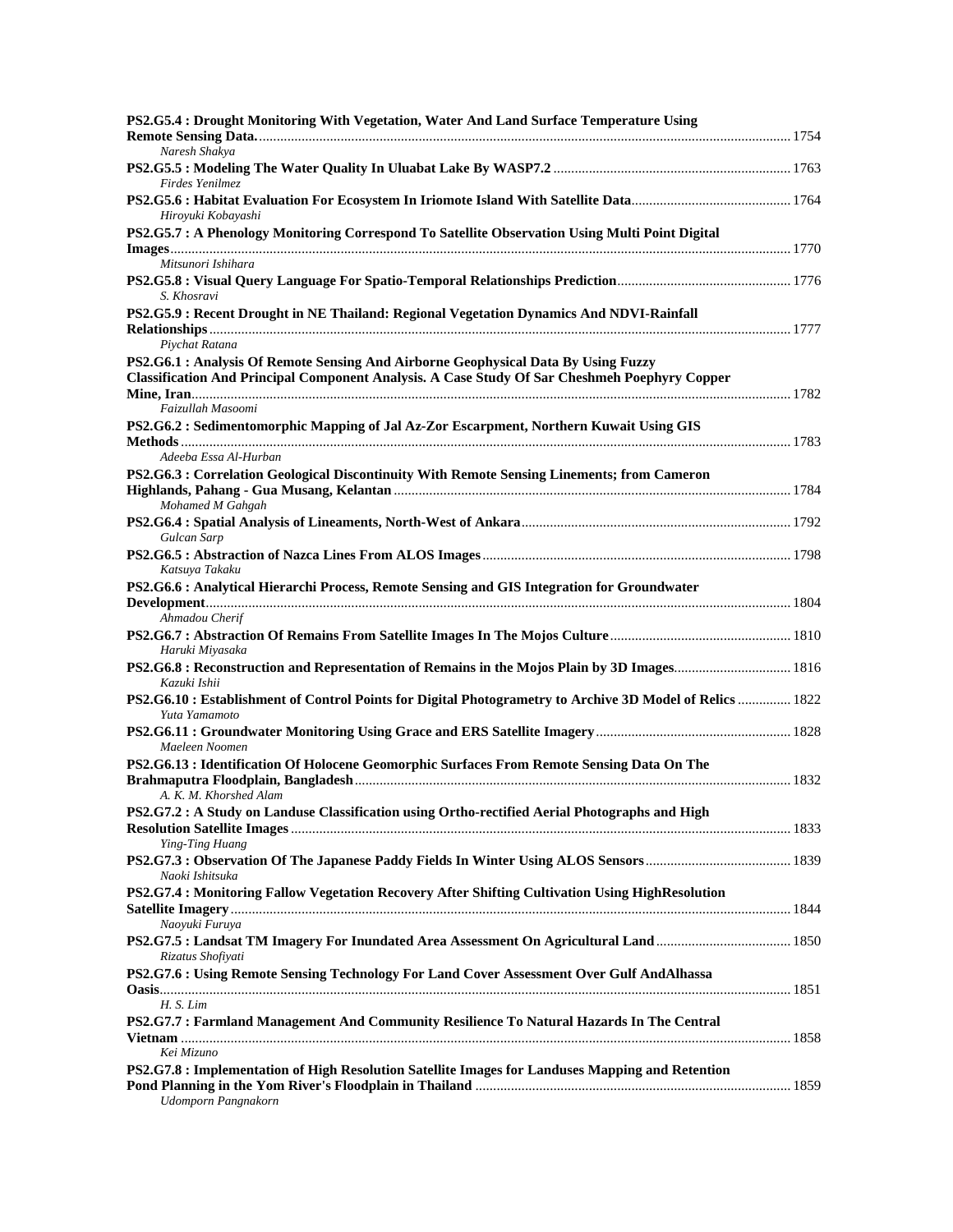| PS3.G1.1 : Comparative Study Of Monitoring Effect On Mine Exploitation Using High Resolution                   |  |
|----------------------------------------------------------------------------------------------------------------|--|
| Chen Wei-Tao                                                                                                   |  |
| PS3.G1.2 : Razaksat™ Bi-Directional Reflectance Function Radiometric Correction Using<br>Woo Shu Chuen         |  |
| Xiaowei Shao                                                                                                   |  |
| Long Jing                                                                                                      |  |
| PS3.G1.5 : Reduction Of Surface Emissivity Effects In CO2 Column Amount Retrieval Using The 10-                |  |
| Hideyuki Tonooka<br>Izumi Kamiya                                                                               |  |
| Long-Jeng Lee                                                                                                  |  |
| Meng-Hsiu Wu                                                                                                   |  |
| PS3.G1.9 : Inventory of Economically Sensitive Crops Using Airborne Digital Imagery with a Case                |  |
| Ren-Yu Li<br>Afzal Ahmed                                                                                       |  |
| PS3.G1.12: Design and Development of Microstrip Antenna for C-Band Airborne SAR System 1914<br>Ng Kah Keong    |  |
| Jianwei Wu                                                                                                     |  |
| PS3.G2.2 : Precise Measurement And 3D Computer Modeling Using Close Range Laser Scanning<br><b>Halim Setan</b> |  |
| Xiaoguang Zhao                                                                                                 |  |
| PS3.G2.4 : Change Detection of Wai-Shan-Din Sandbar by Combining Multi-Temporalimageries and                   |  |
| Kuo-Hsin Hsiao                                                                                                 |  |
| Nei-Hao Perng<br>Ying-Zhe Luo                                                                                  |  |
| Shih-Hong Chio                                                                                                 |  |
| Hsu Wei-Chen                                                                                                   |  |
| Liupei                                                                                                         |  |
| PS3.G2.10 : A Study on Rainfall-induced Landslides in Alishan Area Using Airborne Lidarand<br>Jin-King Liu     |  |
| Dong-Ha Lee                                                                                                    |  |
| PS3.G3.1 : High Accurate Geometric Correction For NOAA AVHRR Data Considering Radial Basic                     |  |
| An Ngoc Van<br>Hrs Thilakarathne                                                                               |  |
| Wataru Takeuchi                                                                                                |  |
| PS3.G3.4 : An Analysis And Comparison Of On-Orbit MTF Estimation Methods For Satellite                         |  |
| Li Xianbin                                                                                                     |  |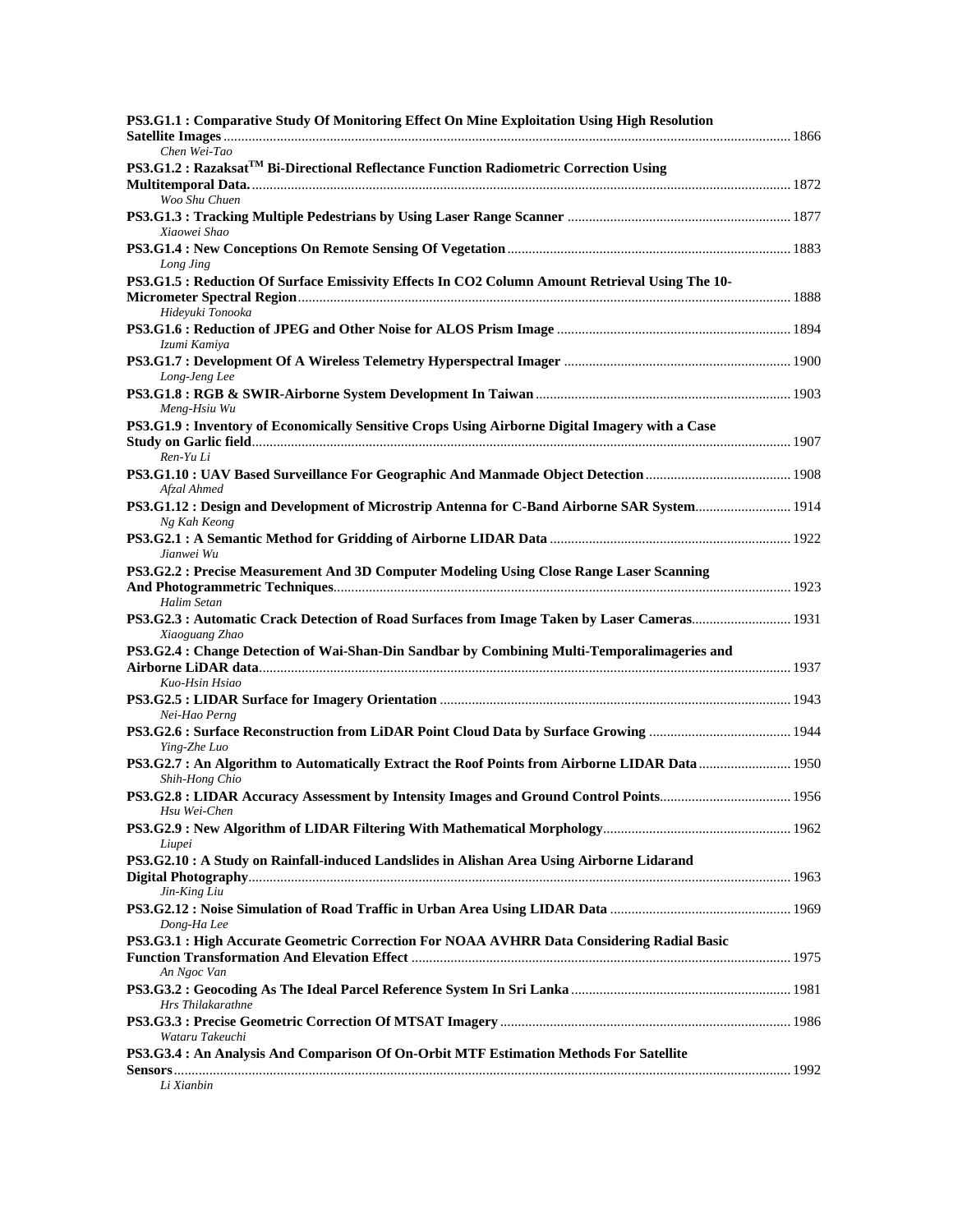| PS3.G3.5 : Precision Evaluation of Empiricism Interpolation Model for AVHRR Level 1B Locating<br>Data                       |  |
|-----------------------------------------------------------------------------------------------------------------------------|--|
| Ma Haijian                                                                                                                  |  |
| Liang-Chien Chen                                                                                                            |  |
| Chi-Hsiu Hsieh                                                                                                              |  |
| Chih-Yu Hu                                                                                                                  |  |
| Yi-Chi Li                                                                                                                   |  |
| Wei-Ming Chiang                                                                                                             |  |
| PS3.G4.1 : Comparative Analysis of Methods of Phase Unwrapping for DEM in SAR Interferometry  2024<br>Alexander Leonov      |  |
| PS3.G4.2 : Dem Accuracy Genarated By LIDAR Technology for Cuu Long River Delta In Vietnam 2028<br>Le Minh                   |  |
| PS3.G4.3 : Fusion of 3D Line Features and 2D Image Line Features for Building Roof Reconstruction 2034<br>Chieh-Chung Cheng |  |
| Hsin-Yu Ho                                                                                                                  |  |
| Sendo Wang                                                                                                                  |  |
| PS3.G4.7 : A 3D Building Model Extraction System Using Single Satellite Imagery with High Spatial                           |  |
| Young-Jae Lim<br>PS3.G4.8 : Research And Development Of 3d Visualization And Evaluation Of Using Quadranocular              |  |
| Htarni Hpone Myint                                                                                                          |  |
| Moe Ma Ma Tin                                                                                                               |  |
| PS3.G4.10 : Building Reconstruction by Combining 2-D Topographic Maps and Multiple Aerial                                   |  |
| Yi-Chen Li                                                                                                                  |  |
| Tee-Ann Teo                                                                                                                 |  |
| Surat Jiaranaiwiwat                                                                                                         |  |
| PS3.G5.2 : Automated 3D Road Model Generation by Fusion of Circular-Scanning LaserData and                                  |  |
| Sooahm Rhee                                                                                                                 |  |
| Hasi Bagan<br>PS3.G5.4 : Using Insitu Hyperspectral Remote Sensing to Discriminate Pest Attacked Pine Forests in            |  |
| Onisimo Mutanga<br>PS3.G5.5 : Development Of Target Detection Methods Using Ground Hyperspectral Camera Image  2096         |  |
| Sun-Hwa Kim<br>PS3.G5.6 : Geometric Accuracy and Feature Compilation Assessment of IKONOS And QUICKBIRD                     |  |
| Veysel Okan Atak                                                                                                            |  |
| PS3.G5.7: A Study of Improvements in the Efficiency of High-Resolution Remotely SensedImage                                 |  |
| Zhanfeng Shen<br>PS3.G5.8 : Effects Of Topographical Information Quality On Orthorectification Of High Resolution           |  |
| Toshiharu Kojima                                                                                                            |  |
| Chi-Farn Chen                                                                                                               |  |
| PS3.G5.10 : A Multi-scale Region Growing Segmentation for High Resolution Remotely Sensed                                   |  |
| Li-Yu Chang                                                                                                                 |  |